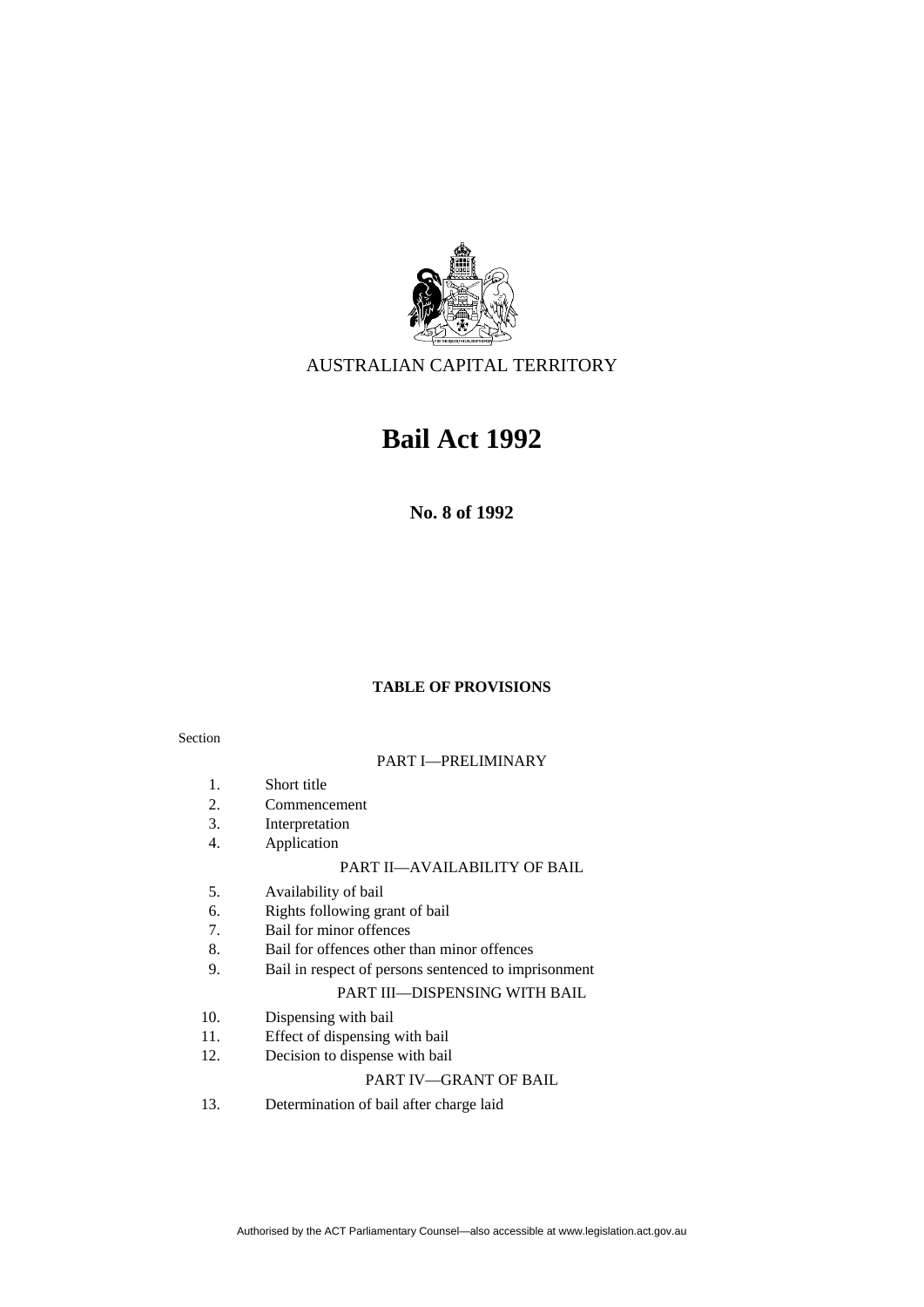# ii *Bail No. 8, 1992*

#### **TABLE OF PROVISIONS**—continued

- Section
	- 14. Grant of bail by authorised officers
	- 15. Determination of questions of bail by authorised officers
	- 16. Notification of decision of authorised officer
	- 17. Charged persons in custody to be brought before court
	- 18. Facilities to be provided to accused persons
	- 19. General provisions relating to court bail
	- 20. Limitation on power of magistrates to grant bail
	- 21. Bail in respect of several offences
	- 22. Criteria for granting bail to adults
	- 23. Criteria for granting bail to children

# PART V—CONDITIONS OF BAIL, UNDERTAKING TO APPEAR AND BAIL UNDERTAKINGS

- 24. Conditions of bail
- 25. Conditions on which bail may be granted to adults
- 26. Conditions on which bail may be granted to children
- 27. Recording of certain bail decisions
- 28. Undertaking to appear
- 29. Bail undertakings in respect of more than 1 offence
- 30. Accused person may be excused from attendance before court
- 31. Giving of bail undertakings and entry into bail agreements etc.
- 32. Acceptable persons and security for bail
- 33. Continuation of bail and bail undertakings
- 34. Written notice of conditions of bail
- 35. Warning to person making acknowledgment
- 36. Discharge of sureties
- 37. Enforcement of bail agreements

#### PART VI—REVIEW OF BAIL DECISIONS

#### *Division 1—Review of decisions by authorised officers*

- 38. Review by authorised officers
- 39. Exercise of power to review
- 40. Limitation on power of authorised officer to review

# *Division 2—Review of decisions by courts*

- 41. Right of review of bail decisions
- 42. Power of magistrate to review
- 43. Power of Supreme Court to review
- 44. General limitation on power of court to review
- 45. Exercise of power to review
- 46. Review limited to bail conditions

#### PART VII—MISCELLANEOUS

47. Furnishing of information relating to bail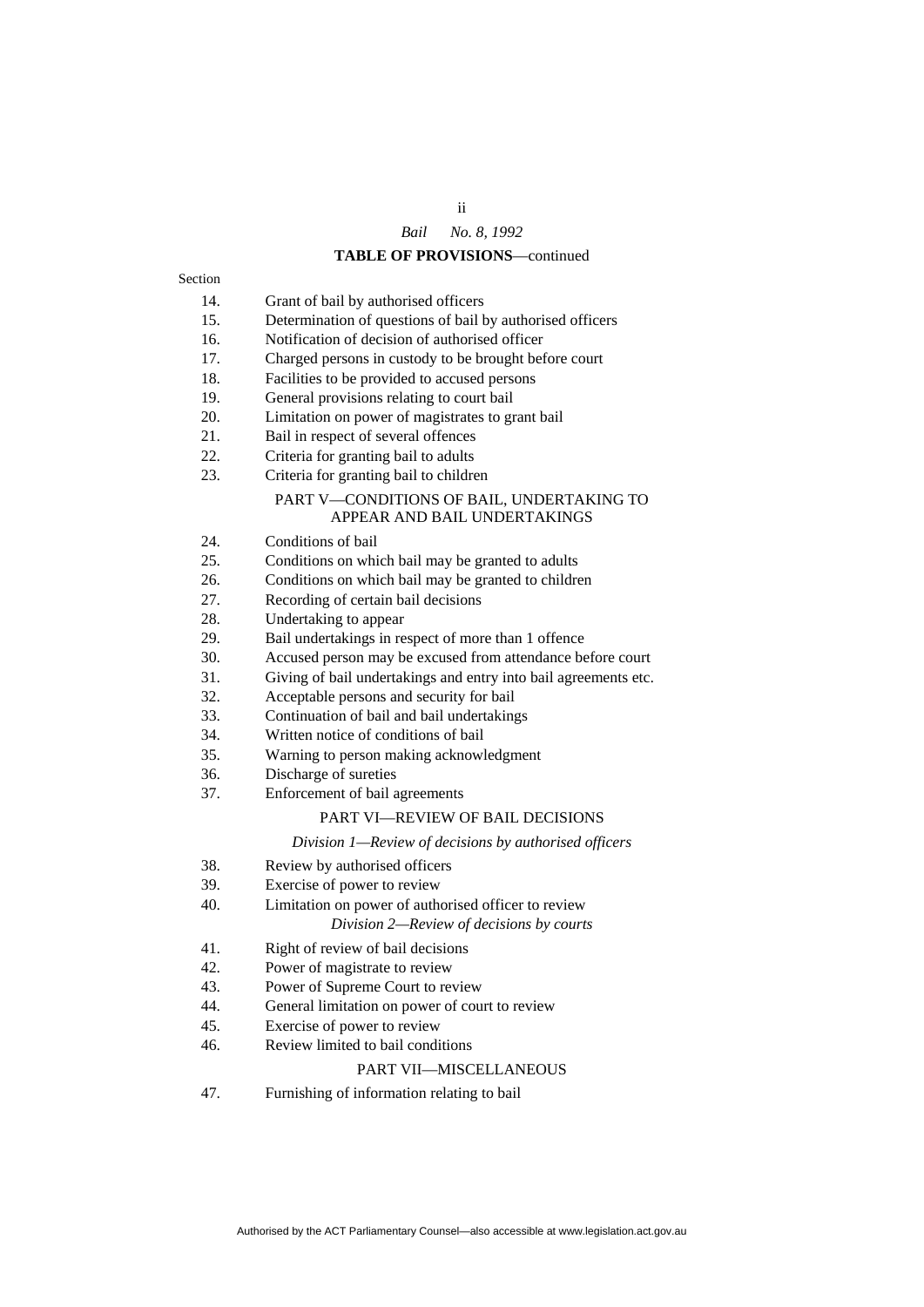# iii *Bail No. 8, 1992*

#### **TABLE OF PROVISIONS**—continued

| °CHOL |  |
|-------|--|
|       |  |

- 48. Notification to court that bail condition not satisfied
- 49. Failure to answer bail
- 50. False statements in acknowledgments
- 51. Indemnification of sureties
- 52. Contravention of Act by police officers
- 53. Apprehension of person admitted to bail
- 54. Power of court where person apprehended
- 55. Civil standard of proof to apply for certain purposes
- 56. Abolition of right of surety to arrest
- 57. This Act to prevail
- 58. Regulations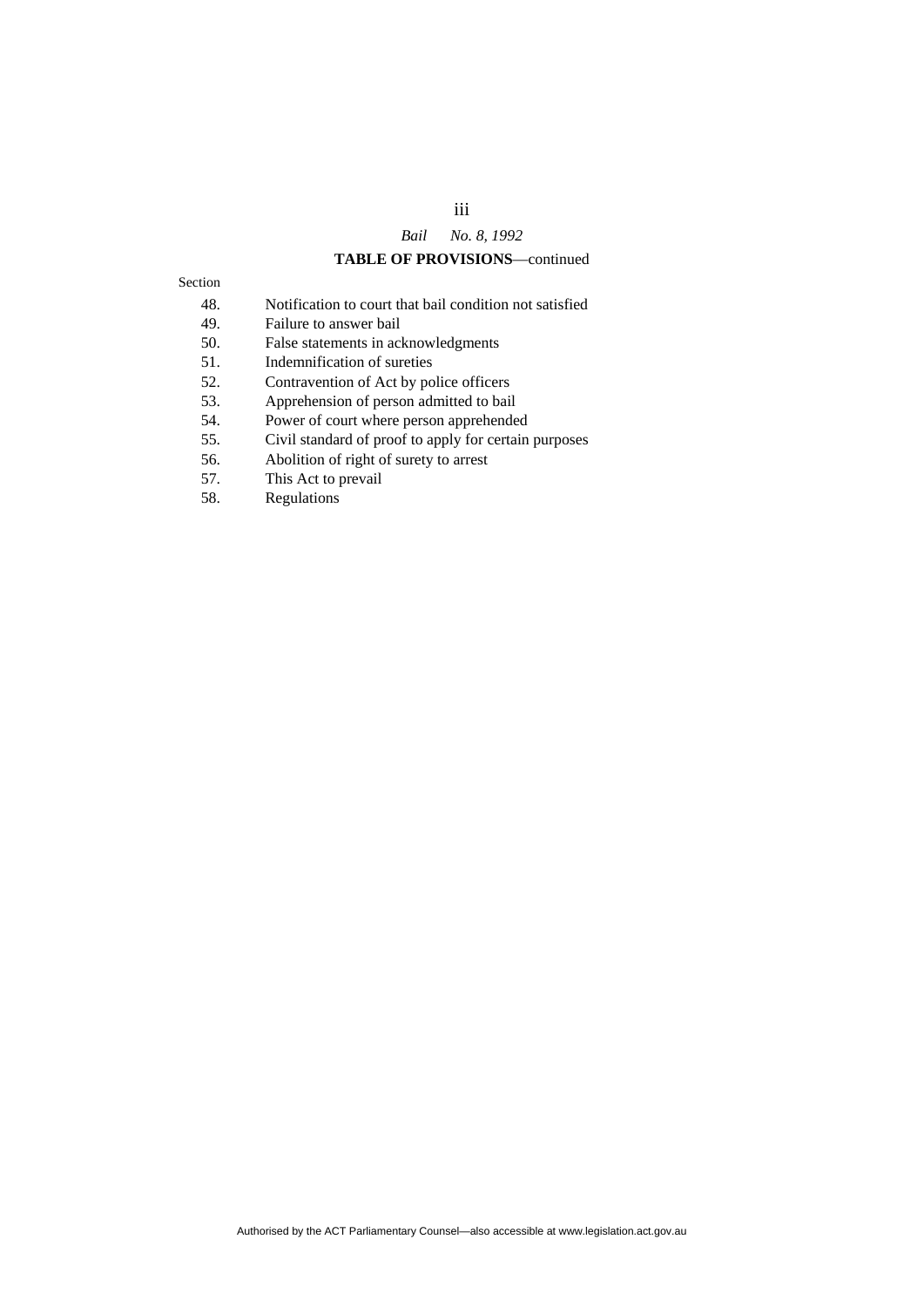

AUSTRALIAN CAPITAL TERRITORY

# **Bail Act 1992**

**No. 8 of 1992** 

*[Notified in ACT Gazette S59: 28 May 1992]*

# **An Act relating to bail for accused persons in connection with criminal proceedings**

 The Legislative Assembly for the Australian Capital Territory enacts as follows:

# **PART I—PRELIMINARY**

# **Short title**

**1.** This Act may be cited as the *Bail Act 1992.*

# **Commencement**

**2. (1)** Section 1 and this section commence on the day on which this Act is notified in the *Gazette*.

**(2)** The remaining provisions commence on a day, or respective days, fixed by the Minister by notice in the *Gazette*.

**(3)** If a provision referred to in subsection (2) has not commenced before the end of the period of 6 months commencing on the day on which this Act is notified in the *Gazette*, that provision, by force of this subsection, commences on the first day after the end of that period.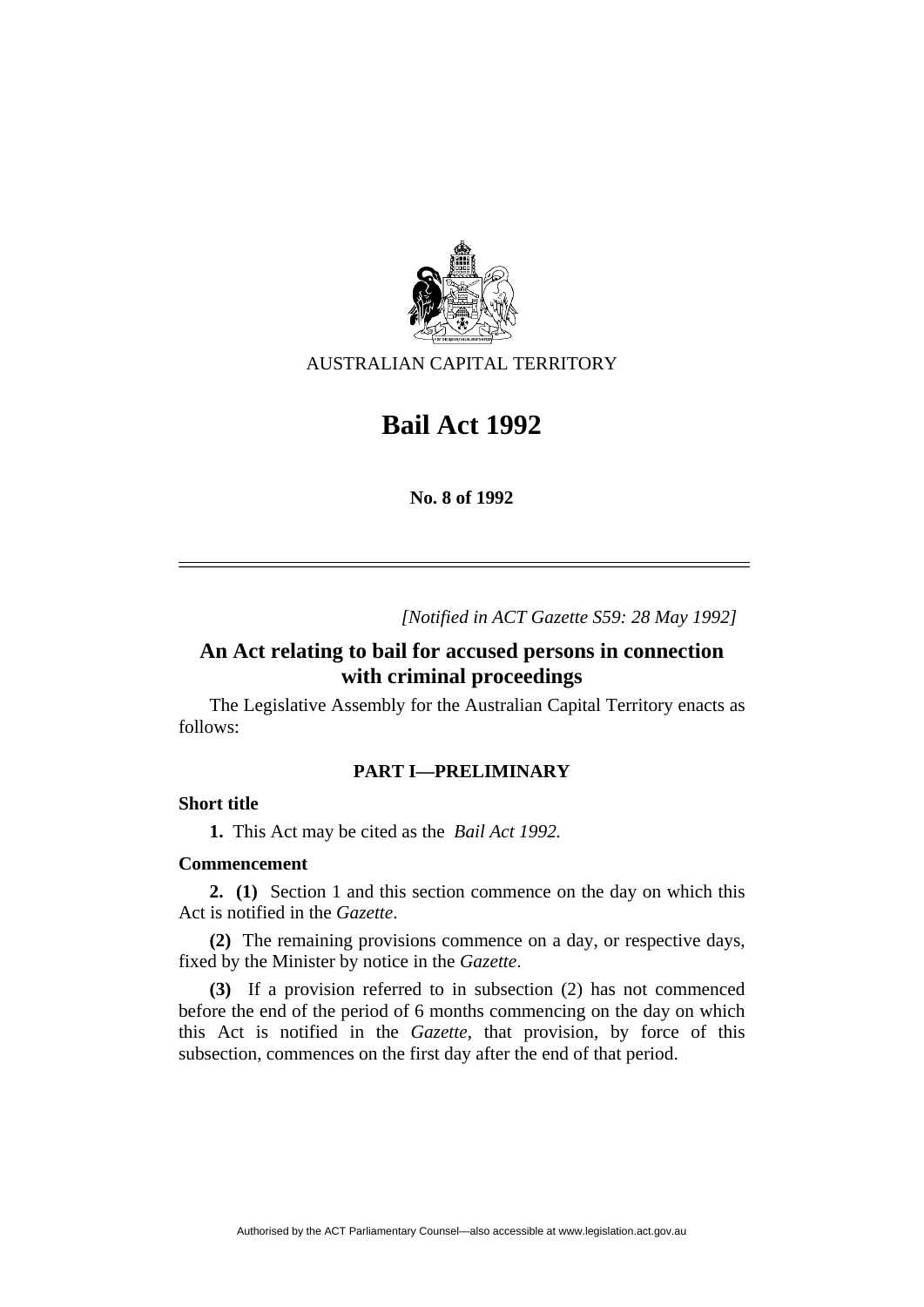# **Interpretation**

**3. (1)** In this Act, unless the contrary intention appears—

- "appeal" includes an application for leave to appeal and a proceeding by way of an appeal;
- "authorised officer" means the Commissioner of Police, a Deputy Commissioner of Police of the Australian Federal Police or a police officer specified by one of those officers, in writing, as an authorised officer for the purposes of this Act;
- "bail" means authorisation granted to a person under this Act to be at liberty;
- "bail condition" means a condition on which bail is granted;
- "bail undertaking" means an undertaking given to satisfy the requirements of a bail condition;
- "child" means a person who has not attained the age of 18 years;
- "clerk", in relation to a court, includes the Registrar and Deputy Registrar (if any) of the court;

"court" means the Supreme Court or the Magistrates Court;

"Crimes Act" means the Crimes Act, 1900 of the State of New South Wales in its application in the Territory;

"domestic violence offence" means an offence that is—

- (a) a domestic violence offence within the meaning of the *Domestic Violence Act 1986*; or
- (b) an offence against section 27 of that Act;

"judge" means a judge of the Supreme Court;

"offence" includes an alleged offence;

- "remand centre" has the same meaning as in the *Remand Centres Act 1976*;
- "undertaking to appear" means an undertaking given pursuant to subsection 28 (1).

**(2)** A reference in this Act to an accused person, or a person accused of an offence, includes a reference to—

- (a) a person charged with, convicted of, or found guilty of an offence;
- (b) a person whose conviction for an offence is stayed;
- (c) a person discharged under section 556A of the Crimes Act on giving security in accordance with subsection (1) of that section;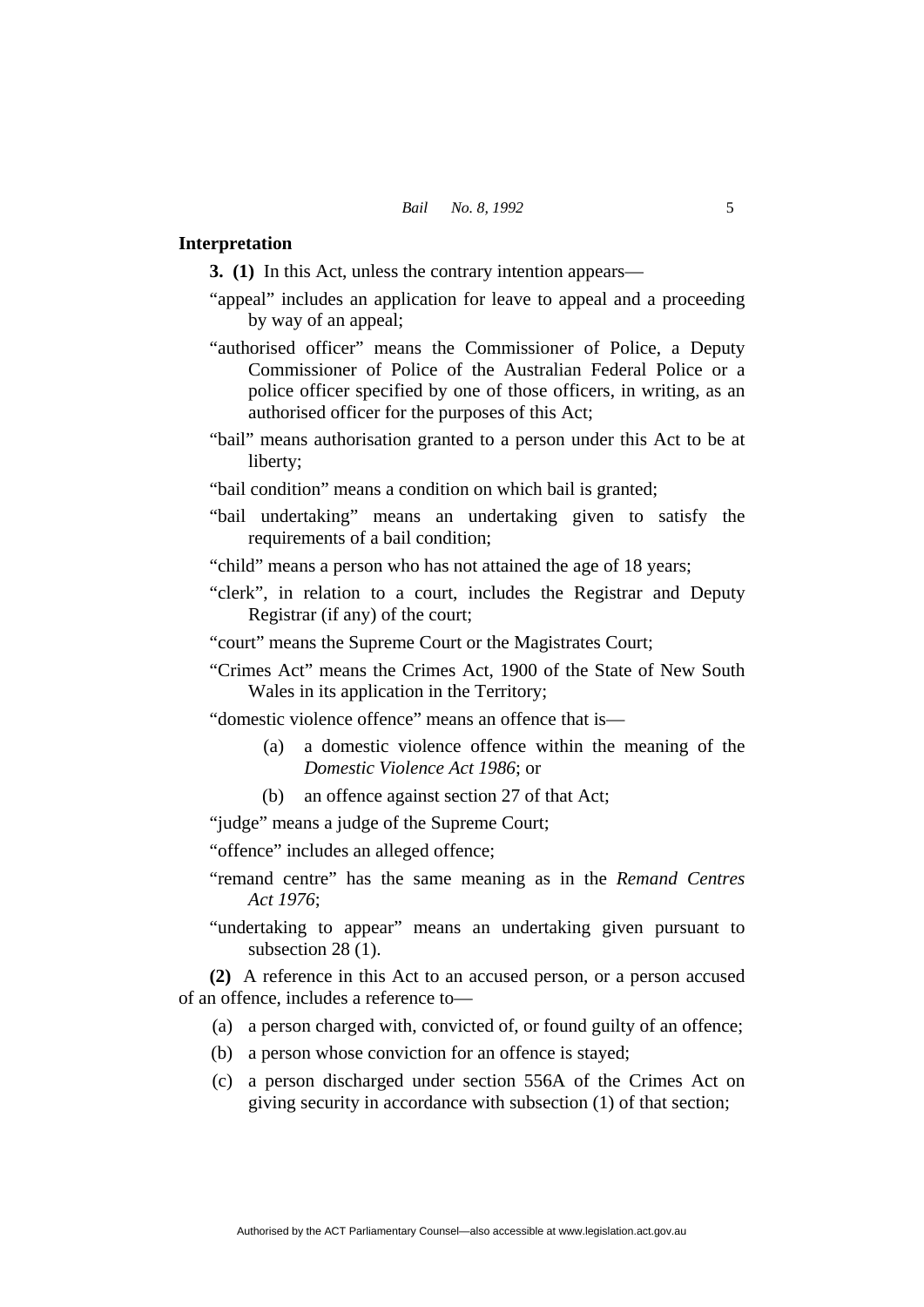#### 6 *Bail No. 8, 1992*

- (d) a person in respect of whom an appeal relating to an offence is pending; and
- (e) a person in respect of whom a new trial has been ordered to be held for an offence.

**(3)** A reference in this Act to entering into a bail condition includes a reference to—

- (a) in the case of a condition referred to in paragraph 25 (1) (a) or (c)—to entering into the undertaking or agreement;
- (b) in the case of a condition referred to in paragraph 25 (1) (b)—to making and signing the acknowledgment;
- (c) in the case of a condition referred to in paragraph  $25(1)(d)$ —to entering into the agreement and giving the security; or
- (d) in the case of a condition referred to in paragraph  $25(1)$  (e)—to entering into the agreement and depositing the amount of money;

in accordance with the condition.

**(4)** A reference in this Act (other than in section 22 or 23) to the granting of bail includes a reference to the continuation of bail.

**(5)** A reference in this Act to a surety shall be read as a reference to a person, other than the accused person, who has entered into a bail condition referred to in paragraph 25 (1) (c), (d) or (e) in relation to a grant of bail.

# **Application**

**4. (1)** This Act applies to a person whether or not he or she has attained the age of 18 years.

**(2)** This Act applies in relation to a person who has been committed to prison pursuant to an order for commitment made by the Magistrates Court under Division 5 of Part IX of the *Magistrates Court Act 1930* and who has appealed against that order as if a reference in this Part to an accused person or a person accused of an offence were a reference to a person who has been so committed and has so appealed.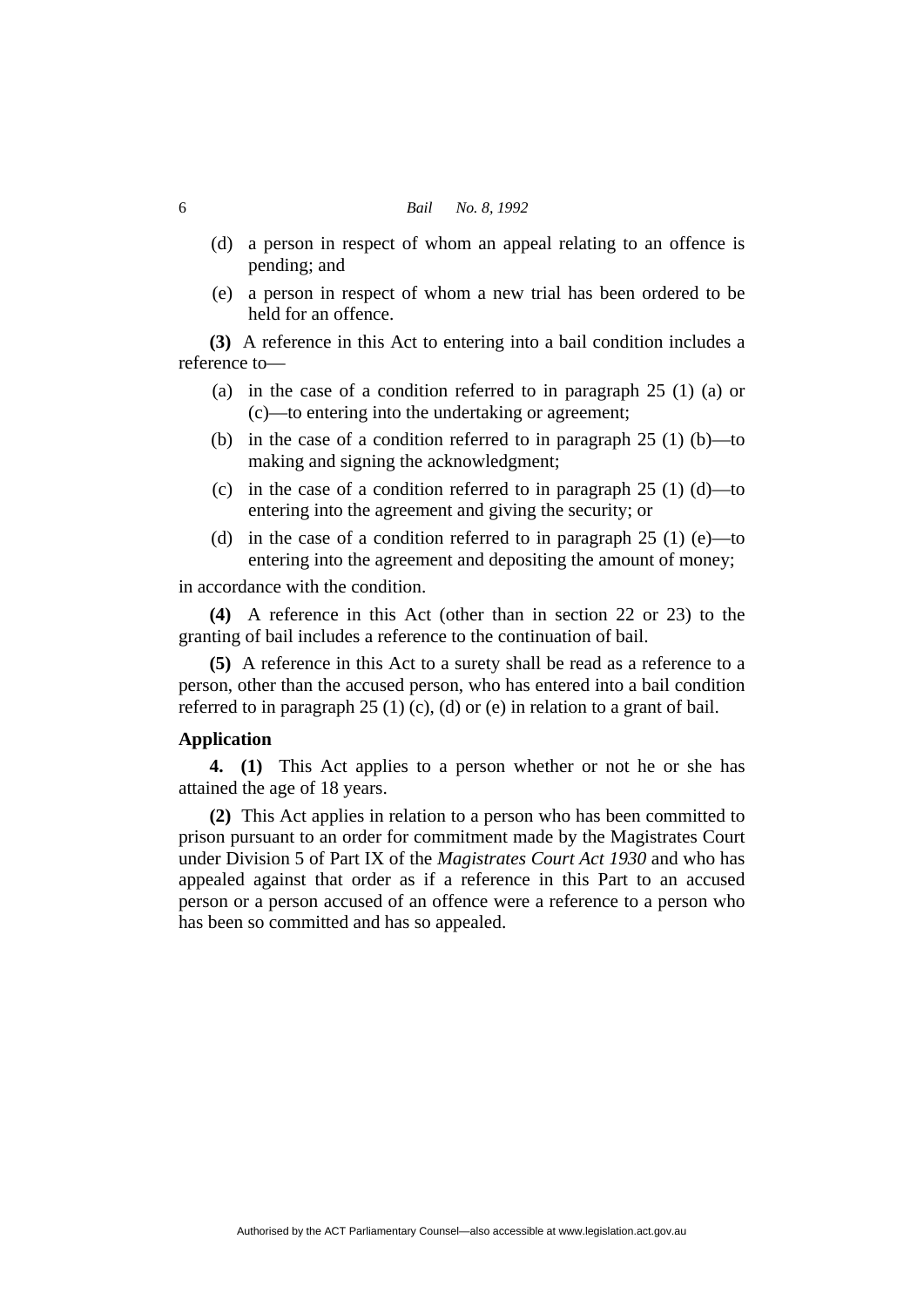# **PART II—AVAILABILITY OF BAIL**

#### **Availability of bail**

**5. (1)** Subject to subsection (2) and section 9, an accused person may be granted bail in respect of any period during which he or she is not required to attend court in relation to the offence with which he or she has been charged.

**(2)** A person who has been accused of an offence and is being held in custody in relation to the offence is not entitled to be granted bail in respect of any period during which—

- (a) he or she is in custody for some other offence or reason in respect of which he or she is not entitled to be granted bail; or
- (b) he or she is in custody serving a sentence of imprisonment.

# **Rights following grant of bail**

**6.** Where—

- (a) bail is granted to an accused person in respect of an offence;
- (b) he or she gives an undertaking to appear; and
- (c) if a bail condition is imposed, it is entered into;

the person is, subject to this Act, entitled to be released (if in custody) and to remain at liberty in respect of the offence until he or she is required to appear before a court in accordance with his or her undertaking to appear.

# **Bail for minor offences**

**7. (1)** This section applies to—

- (a) all offences not punishable by a sentence of imprisonment (except in default of payment of a fine); and
- (b) all offences punishable by a term of imprisonment not exceeding 6 months.

**(2)** Subject to subsection (3), a person charged with an offence to which this section applies is entitled to be granted bail without any condition and, if the person is in custody, he or she shall be released from custody as soon as he or she has given an undertaking to appear.

**(3)** Subsection (2) does not apply to—

- (a) an accused person who has previously failed to comply with—
	- (i) an undertaking to appear;
	- (ii) a bail condition; or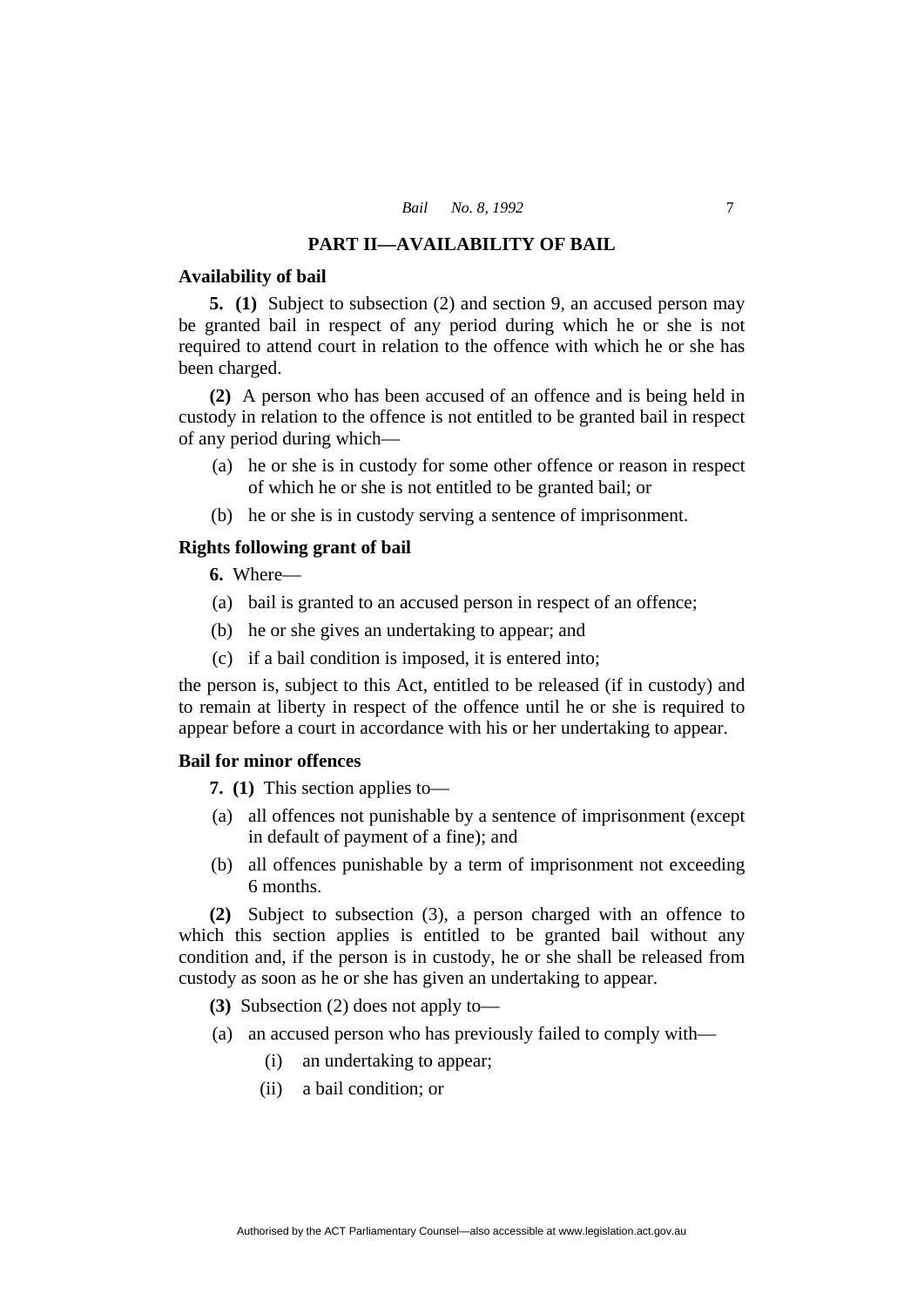(iii) a bail undertaking;

given or imposed in relation to an offence;

- (b) an accused person who is, in the opinion of the court or authorised officer, incapacitated by intoxication, injury or use of drugs or is otherwise in danger of physical injury or in need of physical protection;
- (c) an accused person who is in custody serving a sentence of imprisonment; or
- (d) an accused person in respect of whom the requirement for bail is dispensed with under section 10.

# **Bail for offences other than minor offences**

**8. (1)** This section applies to all offences other than those referred to in subsection 7 (1).

**(2)** A person accused of an offence to which this section applies is entitled to be granted bail in accordance with this Act unless—

- (a) the court or authorised officer is satisfied that, having regard to the matters referred to in whichever of sections 22 and 23 apply to the accused person, the court or authorised officer is justified in refusing bail;
- (b) the accused person is in custody serving a sentence of imprisonment; or
- (c) the requirement for bail is dispensed with under section 10.

#### **Bail in respect of persons sentenced to imprisonment**

**9.** Notwithstanding anything contained in any other section of this Act, where—

- (a) a person has been convicted of an offence by a court and sentenced to a period of imprisonment in respect of that offence; and
- (b) an appeal is pending in the Supreme Court, the Federal Court or the High Court against the conviction or the sentence;

a court shall not grant bail to that person unless it is established that special or exceptional circumstances exist justifying the grant of bail.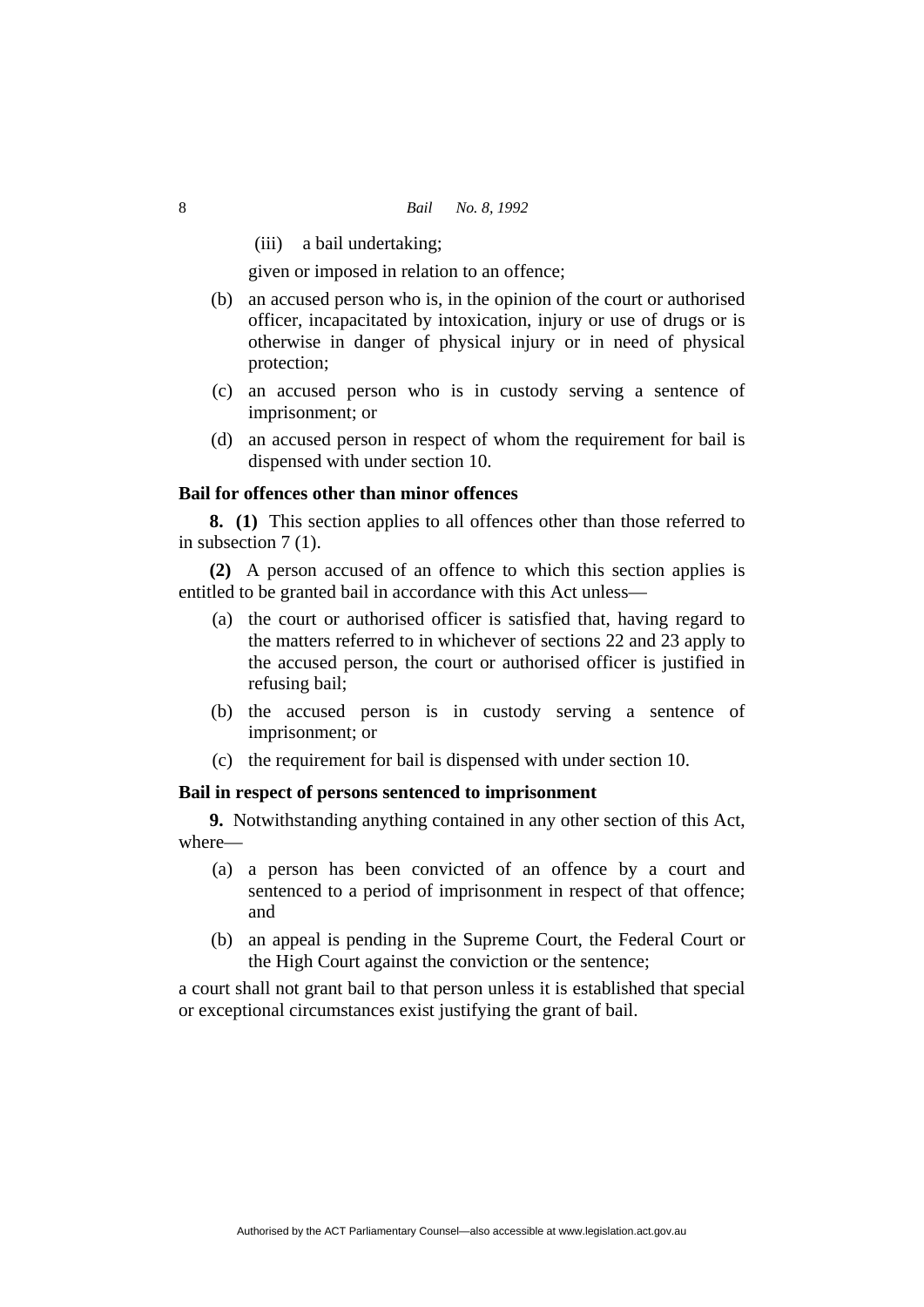#### **PART III—DISPENSING WITH BAIL**

#### **Dispensing with bail**

**10. (1)** A court that may grant bail to an accused person may instead dispense with the requirement for bail.

**(2)** In determining whether to release an accused person from custody without requiring bail, a court may have regard to any information which appears to the court to be relevant and reliable.

#### **Effect of dispensing with bail**

**11. (1)** While the requirement for bail is dispensed with under this Act in respect of a person accused of an offence, the person is entitled to be and to remain at liberty in respect of the offence until he or she is required to appear before a court in respect of the offence.

**(2)** Subsection (1) does not apply to an accused person while he or she is in custody for another offence or reason in respect of which he or she is not entitled to be at liberty, whether under this Act or otherwise.

# **Decision to dispense with bail**

**12.** For the purposes of Part VI, where a court dispenses with the requirement for bail, the court shall be deemed to have made a decision in relation to bail.

# **PART IV—GRANT OF BAIL**

#### **Determination of bail after charge laid**

**13. (1)** Where—

- (a) a person who has been taken into custody by a police officer is charged with an offence; and
- (b) the person is not to be brought before a court forthwith after being so charged;

the police officer who charges the person—

- (c) shall inform the person, or cause the person to be informed, that he or she may—
	- (i) apply for bail;
	- (ii) communicate with a legal practitioner of his or her choice in connection with the making of an application for bail;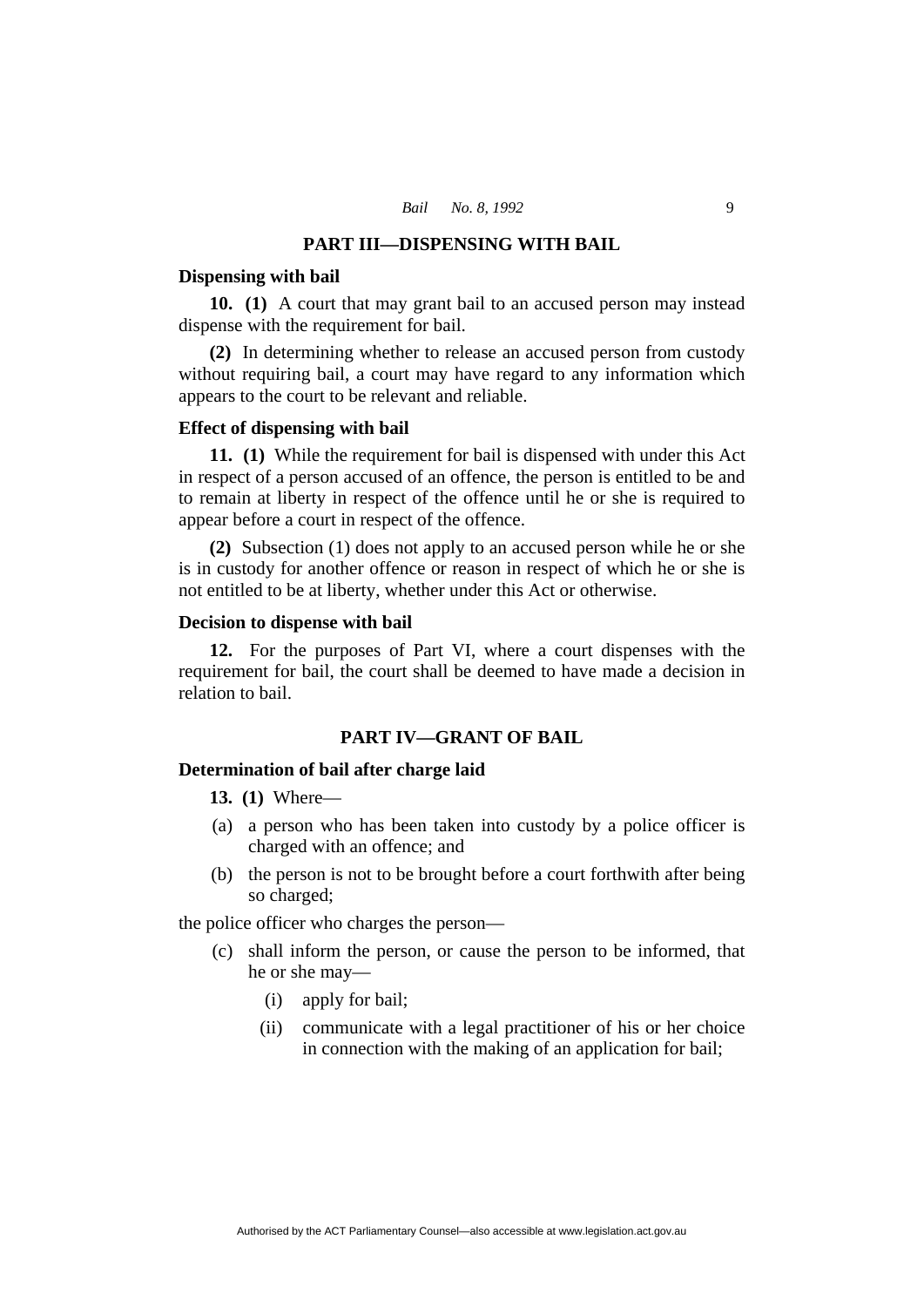#### 10 *Bail No. 8, 1992*

- (iii) if he or she cannot speak or understand the English language—have recourse to the services of a competent interpreter; and
- (iv) communicate with any other person of his or her choice, being a person who may reasonably be expected to assist him or her in connection with the provision of bail;

and, if the person asks for facilities to do so, shall provide the person with reasonable facilities to enable the person to communicate with a legal practitioner, such an interpreter or such other person;

- (d) shall inform the person, or cause the person to be informed of
	- the matters specified in whichever of sections 22 and 23 would apply to the making of a determination regarding the granting of bail to the person; and
	- (ii) the conditions subject to which the person may be released on bail; and
- (e) if the person applies for bail—
	- (i) where the police officer is authorised to admit the person to bail—shall consider whether the person should be admitted to bail; or
	- (ii) in any other case—shall bring the person before an authorised officer.

**(2)** Where a person is brought before an authorised officer pursuant to subparagraph  $(1)$  (e) (ii), the authorised officer shall consider whether the person should be admitted to bail.

**(3)** Where, before subsection (1) has been fully complied with in respect of an accused person, an authorised officer is satisfied that it is appropriate to release the person on bail subject only to the person giving an undertaking to appear, the authorised officer may so release the person.

**(4)** A police officer who charges a person may refrain from complying with subparagraph  $(1)$   $(c)$   $(ii)$ ,  $(iii)$  or  $(iv)$  if he or she believes on reasonable grounds that it is necessary to do so in order to prevent—

- (a) the escape of an accomplice of the accused person; or
- (b) the loss, destruction or falsification of evidence relating to the offence.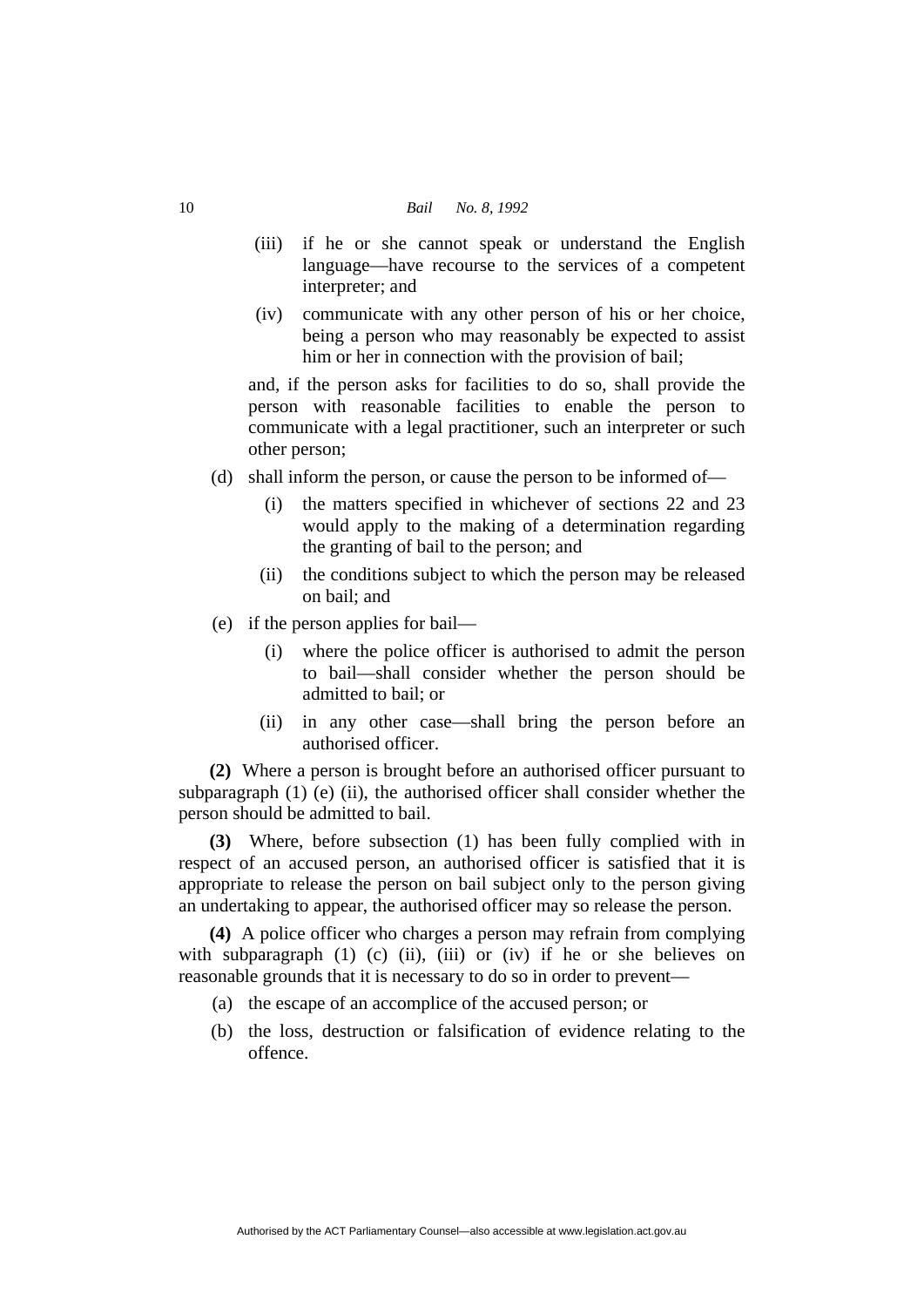**(5)** Where a police officer who charges a person refrains from complying with subparagraph  $(1)$  (c) (ii), (iii) or (iv) for a reason specified in subsection (4), he or she shall record, or cause to be recorded, his or her reasons for not so complying.

# **Grant of bail by authorised officers**

**14. (1)** Subject to subsection (2), an authorised officer may grant bail in accordance with this Act to an accused person who is present at a police station.

**(2)** An authorised officer may not grant bail to a person accused of an offence if—

- (a) a determination concerning bail has been made by a court; or
- (b) the offence with which the accused person has been charged is a domestic violence offence of murder or attempted murder.

# **Determination of questions of bail by authorised officers**

**15. (1)** An authorised officer who is required to consider whether to admit an accused person to bail shall as soon as reasonably practicable—

- (a) afford—
	- (i) the accused person or a legal practitioner representing the accused person; and
	- (ii) any police officer involved in the investigation of the offence with which the accused person is charged;

an opportunity to make submissions to the authorised officer concerning the conditions to which any grant of bail to the accused person should be made subject; and

 (b) having regard to those submissions, to the matters specified in whichever of sections 22 and 23 applies to the making of a determination regarding the granting of bail to the accused person and to any other available information that the authorised officer considers relevant and reliable, determine whether the person should be admitted to bail.

**(2)** Where the authorised officer is satisfied, having regard to the matters specified in whichever of sections 22 and 23 applies to the making of a determination regarding the granting of bail to the accused person, that—

 (a) it is appropriate to release the person upon the person giving an undertaking to appear; and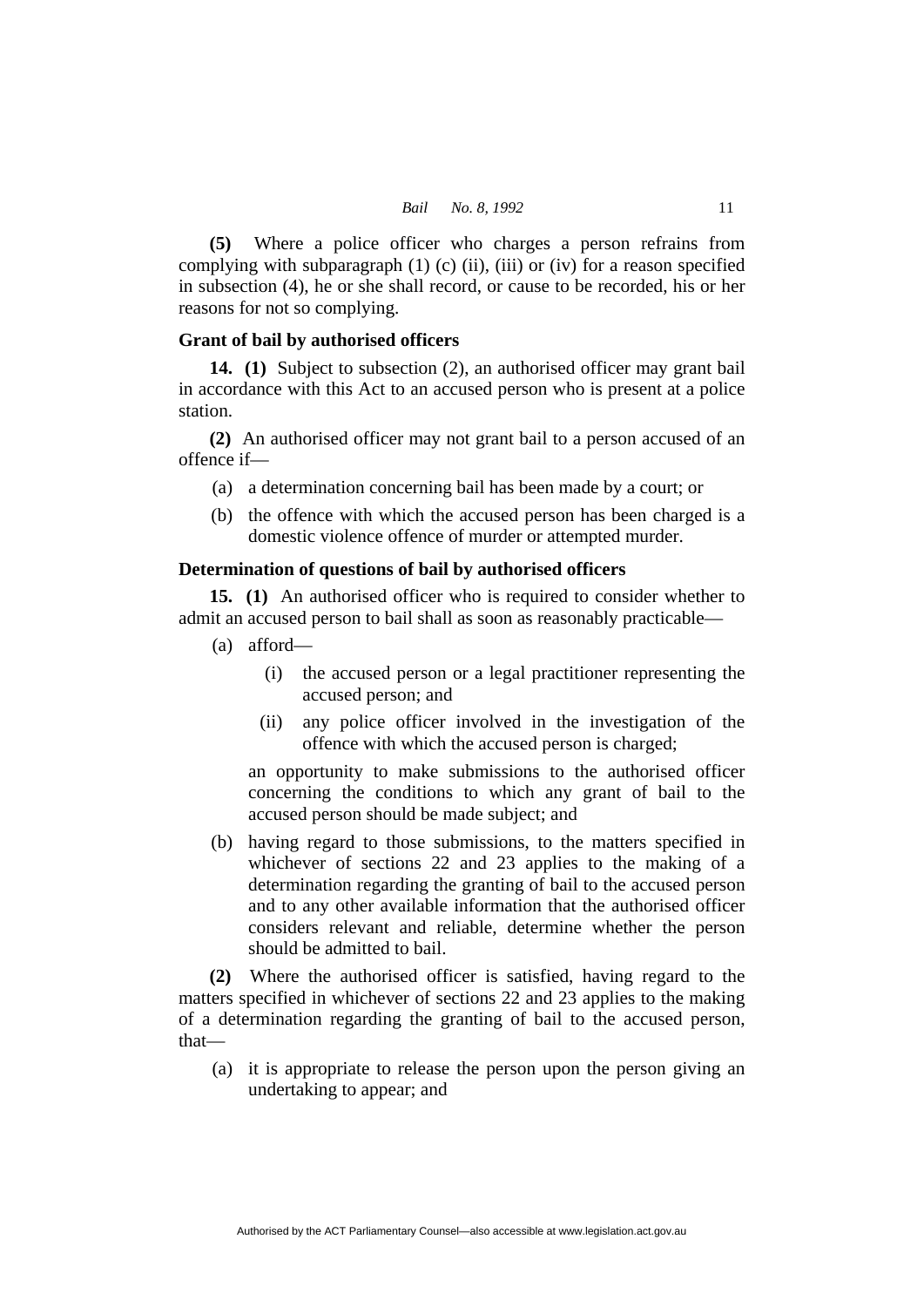(b) it is not necessary to impose a bail condition;

the authorised officer shall release the person upon the person giving that undertaking.

**(3)** Where the authorised officer is satisfied, having regard to the matters specified in whichever of sections 22 and 23 applies to the making of a determination regarding the granting of bail to the accused person, that it is not appropriate to admit the accused person to bail without imposing a condition, the authorised officer shall, having regard to—

- (a) the conditions that may be imposed in admitting a person to bail; and
- (b) the extent to which the imposition of 1 or more bail conditions would be appropriate having regard to the matters specified in whichever of sections 22 and 23 applies to the making of a determination regarding the granting of bail to the accused person;

determine whether to admit the accused person to bail.

# **Notification of decision of authorised officer**

**16. (1)** Where an authorised officer decides—

- (a) to refuse to admit an accused person to bail; or
- (b) to admit an accused person to bail subject to 1 or more bail conditions;

the authorised officer shall inform the accused person—

- (c) of his or her decision;
- (d) where bail is refused—that the person is entitled to communicate with a legal practitioner; and
- (e) where the person would be admitted to bail subject to 1 or more bail conditions and that bail condition, or those bail conditions, are such that the person is unable or unwilling to comply, or to arrange for compliance, with them—that the person is entitled to communicate with a legal practitioner.

**(2)** An authorised officer shall, upon being requested to do so by an accused person in respect of whom he or she has made a decision of the kind referred to in paragraph (1) (a) or (b), provide the person with reasonable facilities to communicate with a legal practitioner.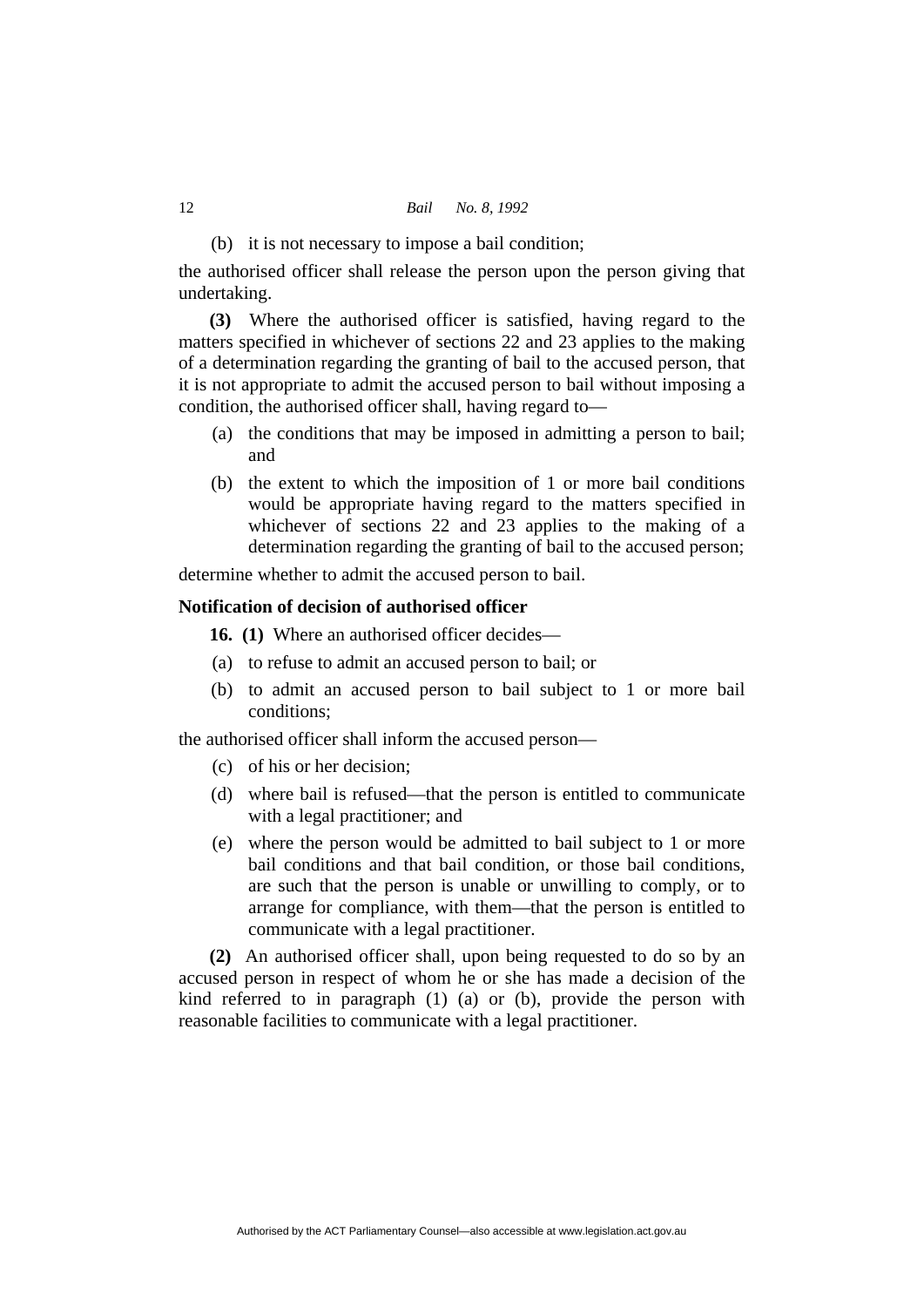**(3)** An authorised officer who considers whether an accused person should be admitted to bail in respect of a domestic violence offence shall—

- (a) where he or she decides to admit the person to bail—take all reasonable steps to inform, as soon as practicable—
	- (i) if a child of the accused person was a person against whom it is alleged that the conduct which constituted the offence was directed—the person who has the care and control of the child; and
	- (ii) if any other person was a person against whom it is alleged that the conduct which constituted the offence was directed—that other person;

of the decision and, where the accused person is admitted to bail subject to 1 or more bail conditions, of that condition or those conditions; or

- (b) where he or she decides not to admit the person to bail—
	- (i) if a child of the accused person was a person against whom it is alleged that the conduct which constituted the offence was directed—inform the person who has the care and control of the child of the decision; and
	- (ii) if any other person was a person against whom it is alleged that the conduct which constituted the offence was directed—inform that other person of the decision.
- **(4)** In this section—

"child" has the same meaning as in the *Domestic Violence Act 1986*.

# **Charged persons in custody to be brought before court**

**17.** An accused person who—

- (a) has been taken into custody and charged with an offence; and
- (b) is refused bail by an authorised officer or is not released on bail granted by an authorised officer;

shall be brought before a court as soon as practicable after he or she has been taken into custody and, in any case, within 48 hours after having been taken into custody.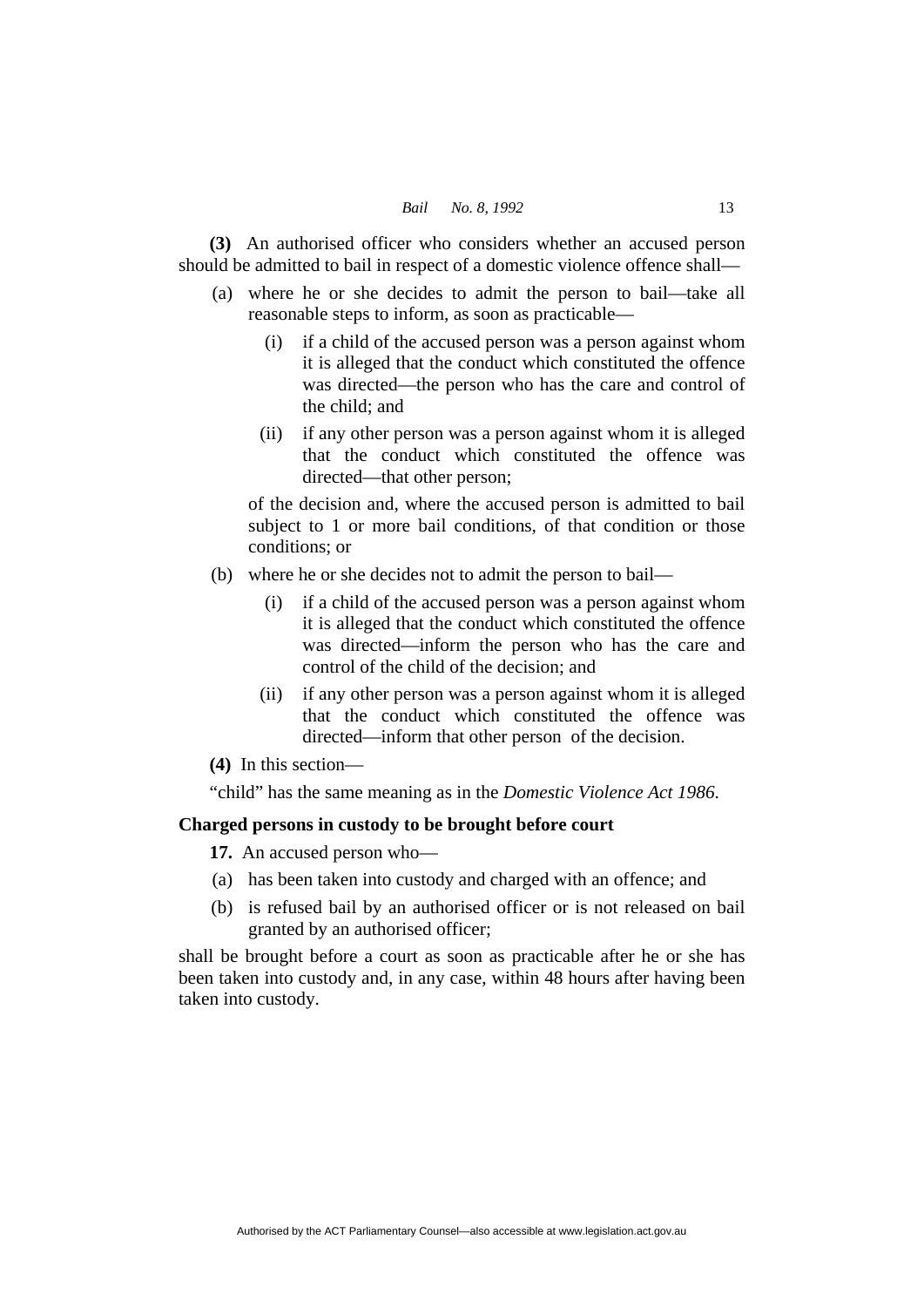#### **Facilities to be provided to accused persons**

**18. (1)** Where an accused person in police custody is to be brought, for the first time in relation to the offence, before a court more than 4 hours after he or she came into custody—

- (a) the police officer for the time being in charge of the police station at which the person is in custody; or
- (b) if the person is not in custody at a police station, the police officer who has custody of the person;

shall, if it is reasonably practicable to do so, cause the person to be provided with, and allowed to use—

- (c) facilities to enable the accused person to wash, shower or bathe and (if appropriate) to shave; and
- (d) facilities to enable the accused person to change his or her clothing.

**(2)** Nothing in subsection (1) requires a police officer, the Territory or the Commonwealth to provide clothing for the accused person unless the clothing is brought to the police station or other place at which the accused person is in custody by a member of the accused person's family or some other person.

# **General provisions relating to court bail**

**19. (1)** Subject to section 20, a court may—

- (a) grant bail to an accused person who is being held in custody in connection with the offence with which he or she has been charged; or
- (b) enlarge, vary or revoke bail granted to an accused person.

**(2)** There is no limit to the number of applications in relation to bail that may be made to a court by a person accused of an offence.

**(3)** All applications to a court in relation to bail shall be dealt with as soon as is reasonably practicable.

**(4)** Notwithstanding the provisions of subsections (2) and (3), a court may refuse to entertain an application in relation to bail if it is satisfied that the application is frivolous or vexatious.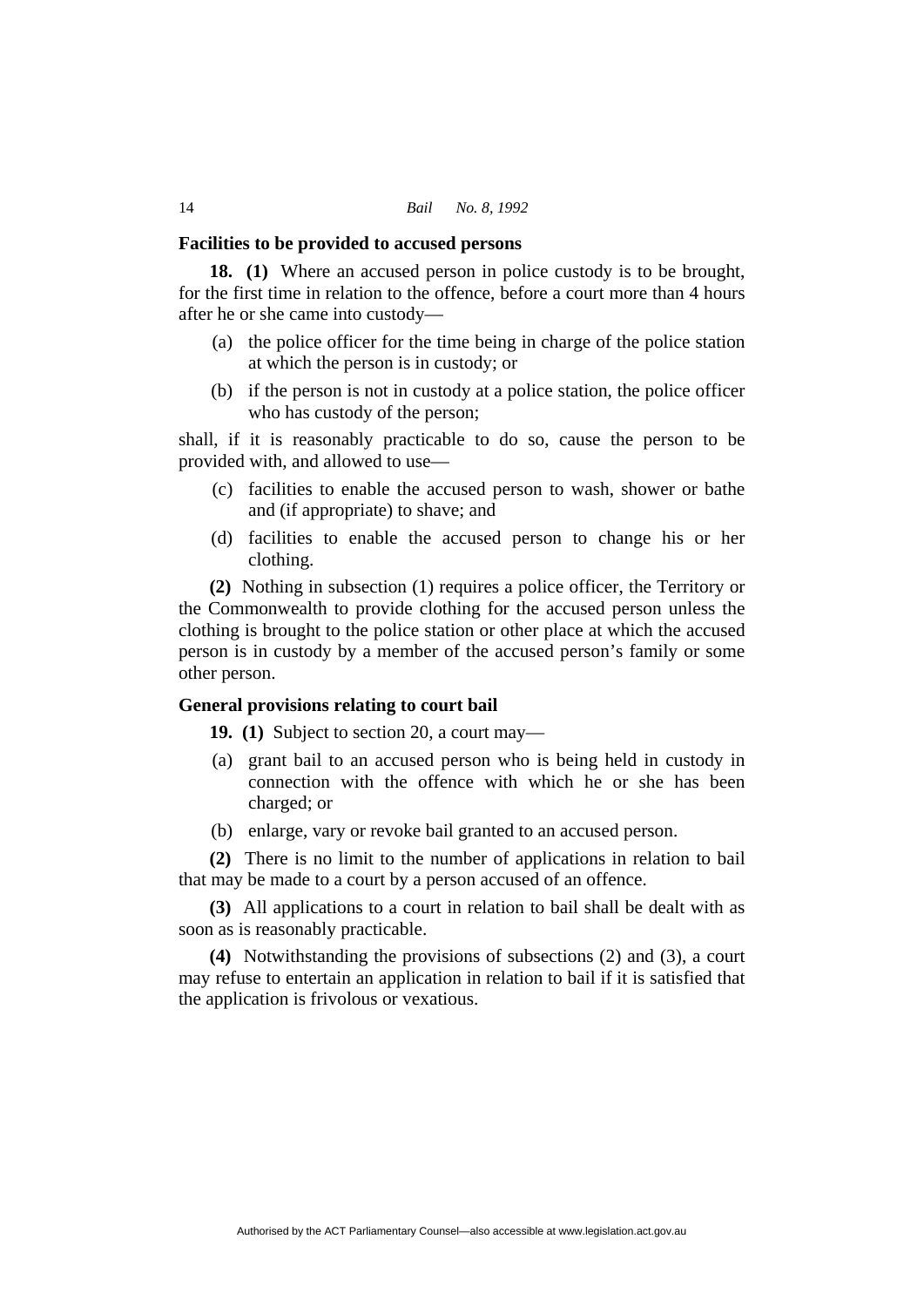**(5)** Where a court has made a decision in relation to an application for bail by an accused person, a court may only consider a further application for bail by the accused person if—

- (a) the accused person was not represented by a solicitor or counsel at the hearing of his or her first application to a court for bail in respect of the offence with which he or she is charged; or
- (b) the accused person can show that there is fresh evidence or information of material significance to the granting of bail to the accused person that was not available to be put before the court at the time of the hearing of the immediately preceding application to a court for bail.

**(6)** In determining whether to admit an accused person to bail, a court may have regard to any information it considers relevant and reliable.

# **Limitation on power of magistrates to grant bail**

**20.** A magistrate may not grant bail to a person under section 19 where the person has appeared before the Supreme Court—

- (a) following his or her committal for trial or sentence; or
- (b) on appeal against a conviction or order or in respect of a sentence imposed on the person.

#### **Bail in respect of several offences**

**21.** Where an accused person has been charged with 2 or more offences for which bail may be granted and is being held in custody in relation to those offences—

- (a) a court or an authorised officer shall, in considering whether to admit the accused person to bail, have regard to all the offences with which the person stands charged; and
- (b) if the court or authorised officer determines that the accused person should be admitted to bail—
	- (i) the accused person shall be admitted to bail in respect of all the offences with which he or she has been charged for which bail may be granted;
	- (ii) the accused person need give only 1 undertaking to appear in respect of all the offences with which he or she has been charged for which bail may be granted; and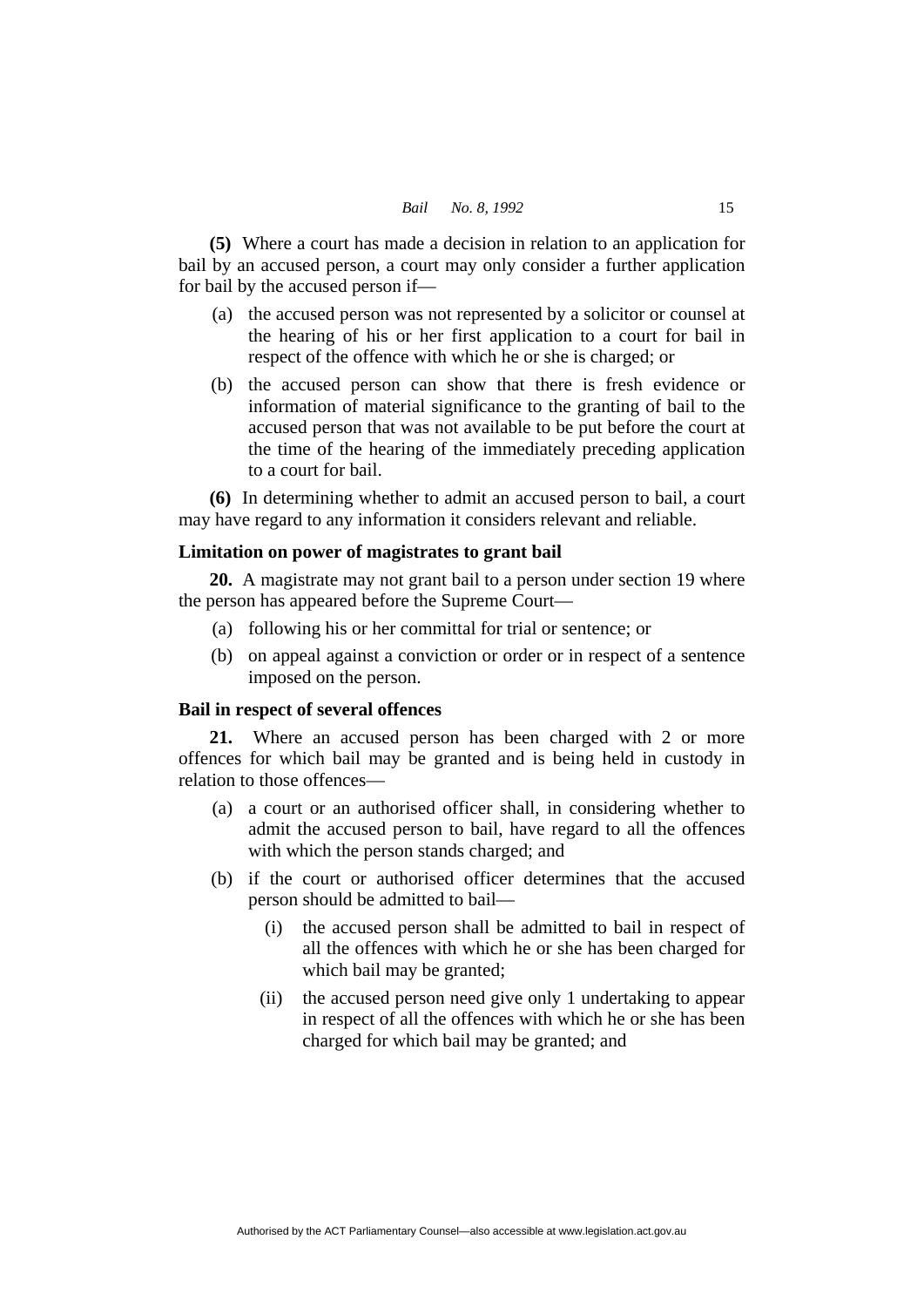(iii) where the accused person is admitted to bail subject to conditions—the conditions shall apply in respect of each offence with which the accused person is charged for which bail may be granted.

# **Criteria for granting bail to adults**

**22. (1)** In making a determination regarding the grant of bail to an accused person who is not a child, a court or an authorised officer shall have regard to the following matters, so far as they are ascertainable, and only to the following matters:

- (a) the probability of the person appearing in court in respect of the offence for which bail is being considered, having regard only to—
	- (i) the background and community ties of the person, having regard to the nature of his or her home environment and employment and to his or her criminal record; and
	- (ii) the circumstances in which the offence is alleged to have been committed, the nature and seriousness of the alleged offence, the strength of the evidence against the person and any other information relevant to the likelihood of the person absconding;
- (b) the interests of the person charged, having regard only to—
	- (i) the period that the person may be held in custody if bail is refused and the conditions under which he or she would be held in custody;
	- (ii) the need of the person to be free for the purposes of preparing for his or her appearance before a court and obtaining legal advice and for other purposes; and
	- (iii) the need of the person for physical protection, whether the need arises because the person is incapacitated by intoxication, injury or use of drugs or arises from other causes;
- (c) the protection of the community, having regard only to—
	- (i) the likelihood of the person interfering with evidence, intimidating witnesses or otherwise obstructing the course of justice whether in relation to himself or herself or any other person;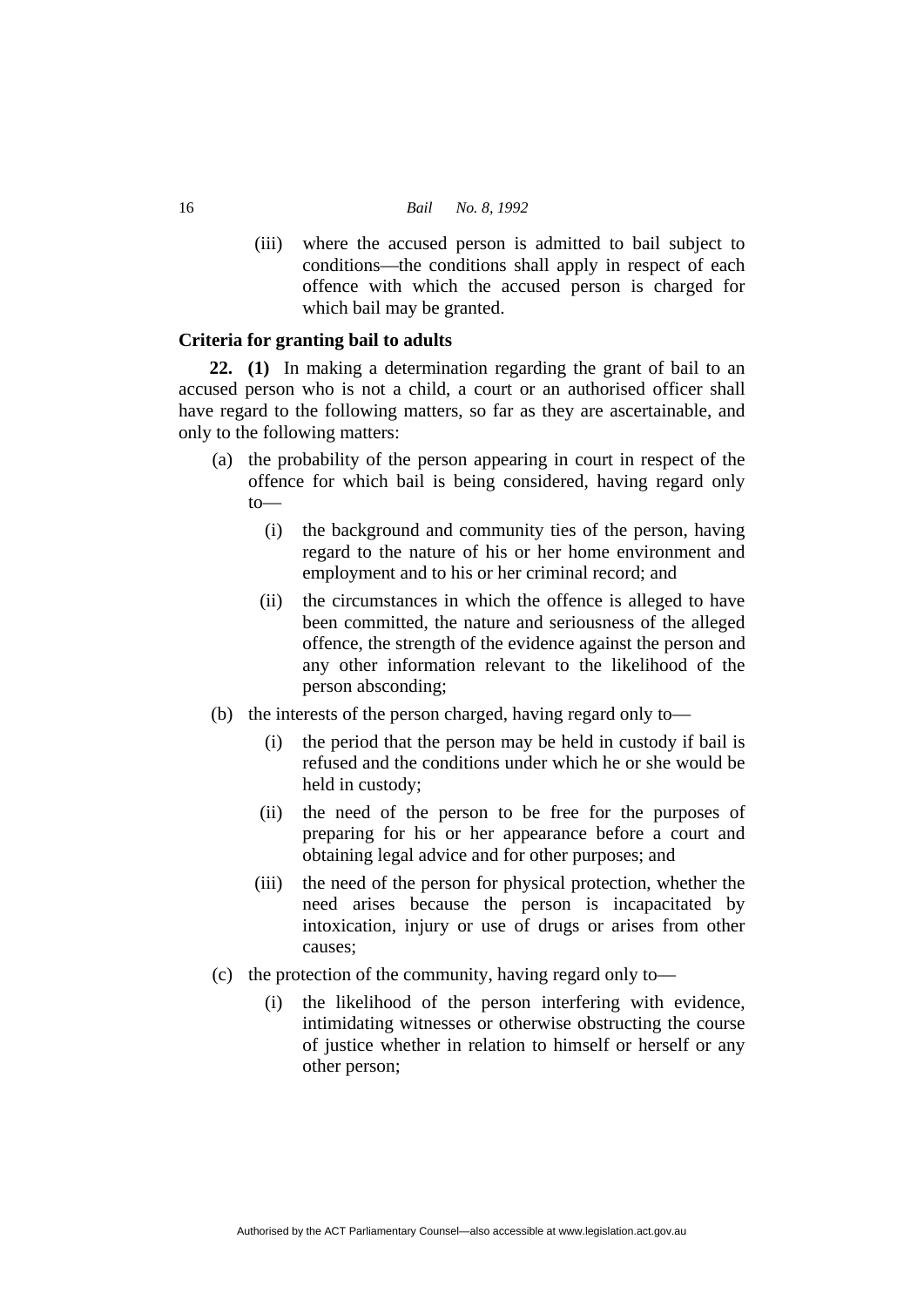- (ii) the likelihood of the person committing an offence while released on bail; and
- (iii) the likelihood of the person harassing other persons while released on bail.

**(2)** In subparagraph (1) (c) (ii) a reference to an offence shall be read as including a reference to an offence against a law in force in the Territory and a law of the Commonwealth, a State or another Territory (including an external Territory).

# **Criteria for granting bail to children**

**23.** In making a determination regarding the grant of bail to an accused person who is a child, a court or an authorised officer shall have regard to the following matters, so far as they are ascertainable, and only to the following matters:

- (a) the matters referred to in paragraphs  $22(1)(a)$ , (b) and (c);
- (b) the matters referred to in section 5 of the *Children's Services Act 1986*;
- (c) where the determination is being made by a court and a report has been furnished to the court under section 162 of the *Children's Services Act 1986* in respect of the child—the contents of that report.

# **PART V—CONDITIONS OF BAIL, UNDERTAKING TO APPEAR AND BAIL UNDERTAKINGS**

# **Conditions of bail**

**24.** A court or an authorised officer may grant bail without imposing conditions or subject to bail conditions imposed—

- (a) in the case of a court—by order; or
- (b) in the case of an authorised officer—by instrument.

# **Conditions on which bail may be granted to adults**

**25. (1)** The only conditions that may be imposed on a grant of bail to an accused person who is an adult are:

- (a) that the accused person undertakes, in writing, to observe specified requirements as to his or her conduct while released on bail;
- (b) that an acceptable person, or each of a specified number of acceptable persons, (not being or including the accused person)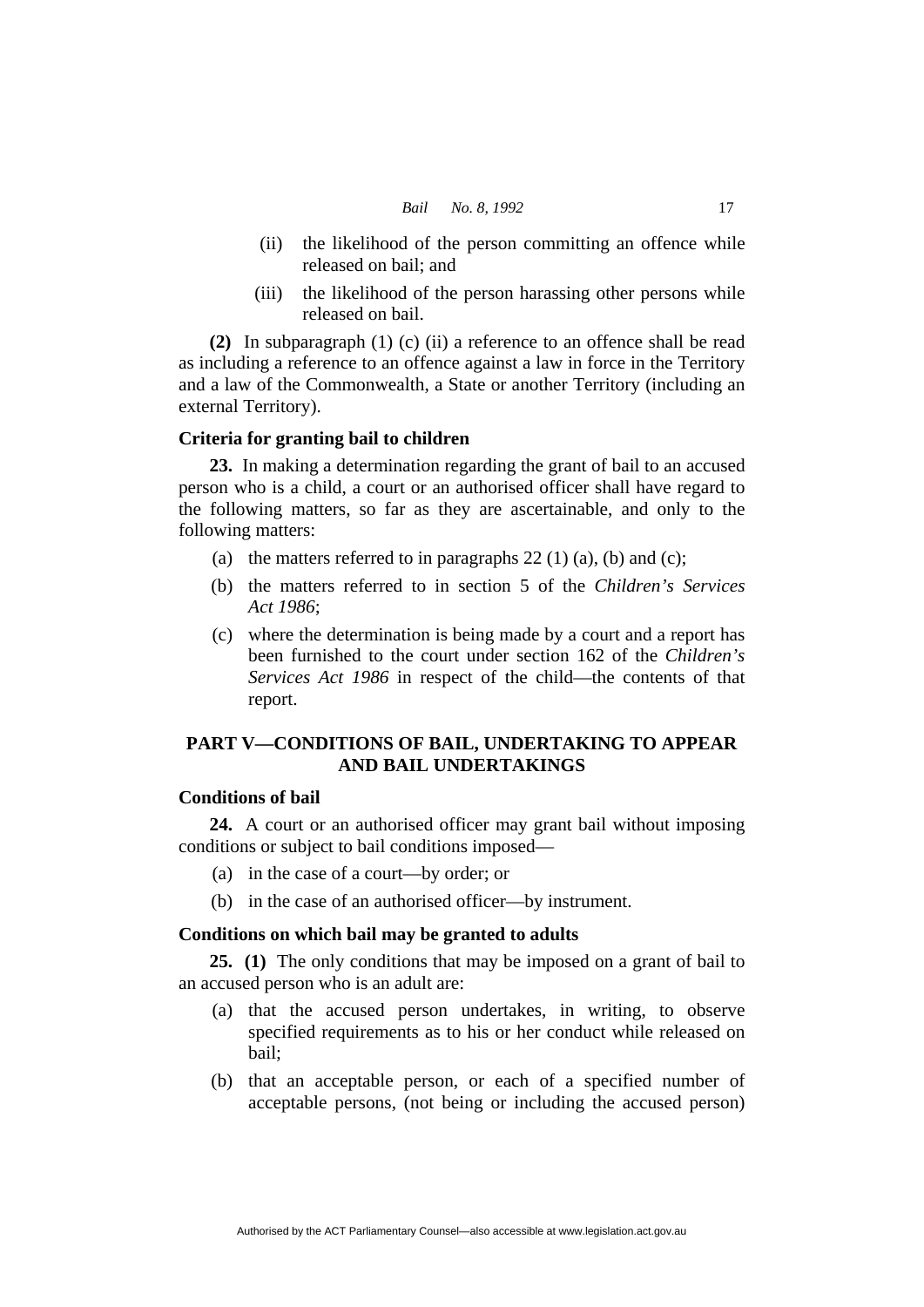acknowledges, in writing, that he or she is acquainted with the accused person and regards the accused person as a responsible person who is likely to appear in court to answer the charge;

- (c) that the accused person, an acceptable person or each of a specified number of acceptable persons enters into an agreement, in writing, to pay to the Territory a specified sum if the accused person fails to appear in court in accordance with his or her undertaking to appear;
- (d) that the accused person, an acceptable person or each of a specified number of acceptable persons—
	- (i) enters into an agreement, in writing, to pay to the Territory a specified sum; and
	- (ii) gives acceptable security for the payment of that sum;

if the accused person fails to appear in court in accordance with his or her undertaking to appear;

 (e) that the accused person, an acceptable person or each of a specified number of acceptable persons deposits with a court or an authorised officer a specified amount of money, paid either in cash or by a prescribed means of payment, and enters into an agreement, in writing, to forfeit the amount deposited if the accused person fails to appear in court in accordance with his or her undertaking to appear.

**(2)** Without limiting the generality of paragraph (1) (a), the requirements that an accused person may be required to observe relating to his or her conduct while released on bail include—

- (a) a requirement that the accused person report periodically, or at specified times, at a specified place;
- (b) a requirement that the accused person reside at a specified place;
- (c) a requirement that the person undergo psychiatric treatment or other medical treatment;
- (d) a requirement that the accused person participate in a program of personal development, training or rehabilitation; and
- (e) in the case of a person charged with a domestic violence offence—
	- (i) a requirement that the accused person not harass or molest, or cause another person to harass or molest, a specified person;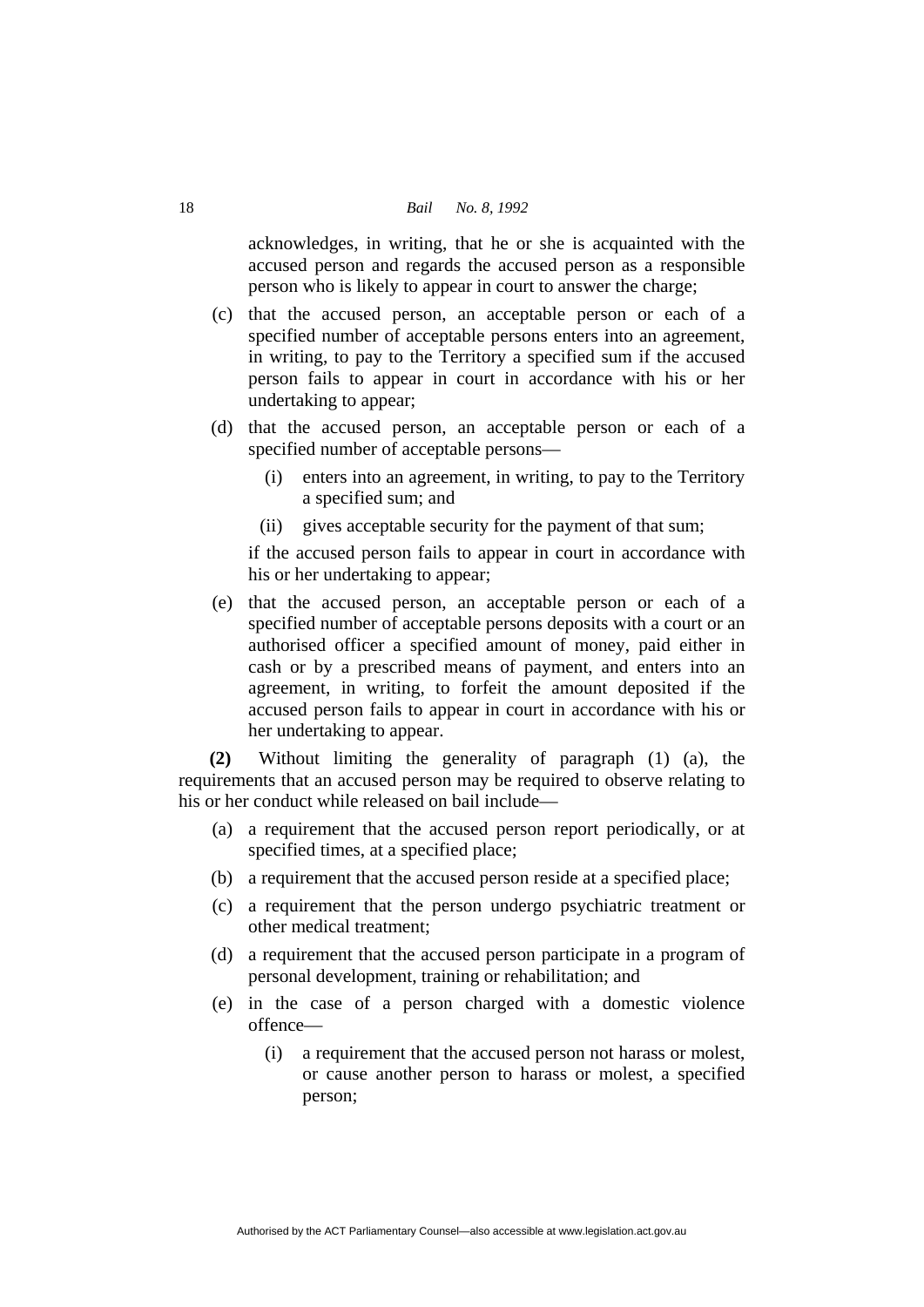- (ii) a requirement that the accused person not be in or on premises in or on which a specified person resides or works;
- (iii) a requirement that the accused person not be in, on or near premises frequented by a specified person;
- (iv) a requirement that the accused person not be in a locality in which are situated premises in or on which a specified person resides or works;
- (v) a requirement that the accused person not approach within a specified distance of a specified person; and
- (vi) where the accused person resides with another person—a requirement that the accused person not enter or remain in the place of residence while under the influence of liquor or a drug.

**(3)** A court or an authorised officer shall, in considering conditions for the release on bail of an accused person who is an adult, consider the conditions for the release of that person in the sequence in which they appear in subsection (1).

**(4)** A court or an authorised officer, in granting bail to an accused person who is an adult—

- (a) shall not impose a condition referred to in subsection (1) unless the court or authorised officer is of the opinion that the imposition of the condition is necessary to secure 1 or more of the following purposes:
	- (i) the attendance of the person before a court from time to time as required in relation to the offence in respect of which bail is being granted;
	- (ii) the protection from harm or injury of the accused person or any other person;
	- (iii) the prevention of the accused person from committing an offence while at liberty on bail;
	- (iv) the prevention of the accused person from interfering with evidence, intimidating witnesses or otherwise obstructing the course of justice whether in relation to himself or herself or any other person; and
- (b) shall not, except at the request of the accused person, impose a condition, or a combination of conditions, which impose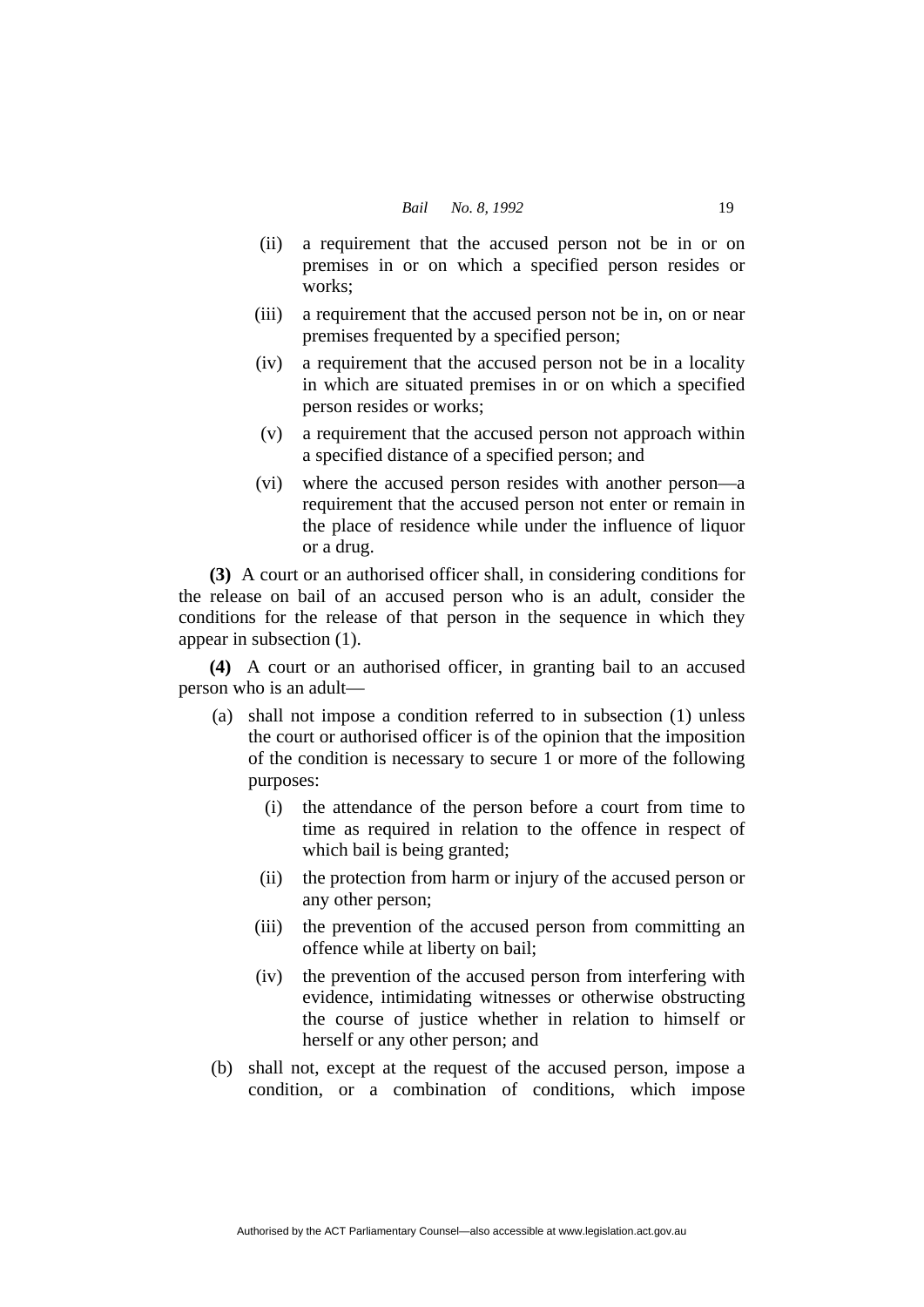obligations that are more onerous than necessary to secure the purposes referred to in paragraph (a) for which the condition or combination of conditions is imposed.

**(5)** A court or an authorised officer, in granting bail to an accused person on a condition referred to in paragraph (1) (d) or (e) shall not require the accused person to give an acceptable security for a specified sum, or to deposit a specified sum with the court or authorised officer, where the court or authorised officer has reasonable grounds for believing that the accused person does not have the means to provide such a security or make the deposit, as the case may be.

**(6)** Where a court or an authorised officer grants bail to an accused person on a condition referred to in subsection (1) and the accused person satisfies the court or authorised officer that he or she is unable to comply with that condition, the court or authorised officer shall—

- (a) refuse bail; or
- (b) grant the accused person bail subject to such other condition referred to in subsection (1) as the authorised officer or the court believes the accused person will be able to comply with and will secure the purposes referred to in paragraph (4) (a).
- **(7)** In this section—

"premises" includes—

- (a) any land;
- (b) any structure, building, vehicle, vessel or place (whether built upon or not); and
- (c) any part of such a structure, building, vehicle, vessel or place.

# **Conditions on which bail may be granted to children**

**26. (1)** The conditions that may be imposed on the grant of bail to an accused person who is a child are—

- (a) the conditions referred to in subsection 25 (1) (being those conditions as amplified by subsection 25 (2)); and
- (b) any other conditions that the court or authorised officer considers appropriate having regard to the matters referred to in subsections 5 (1) and (3) of the *Children's Services Act 1986*.

**(2)** A court or an authorised officer shall, in considering the release on bail of an accused person who is a child, consider the conditions for the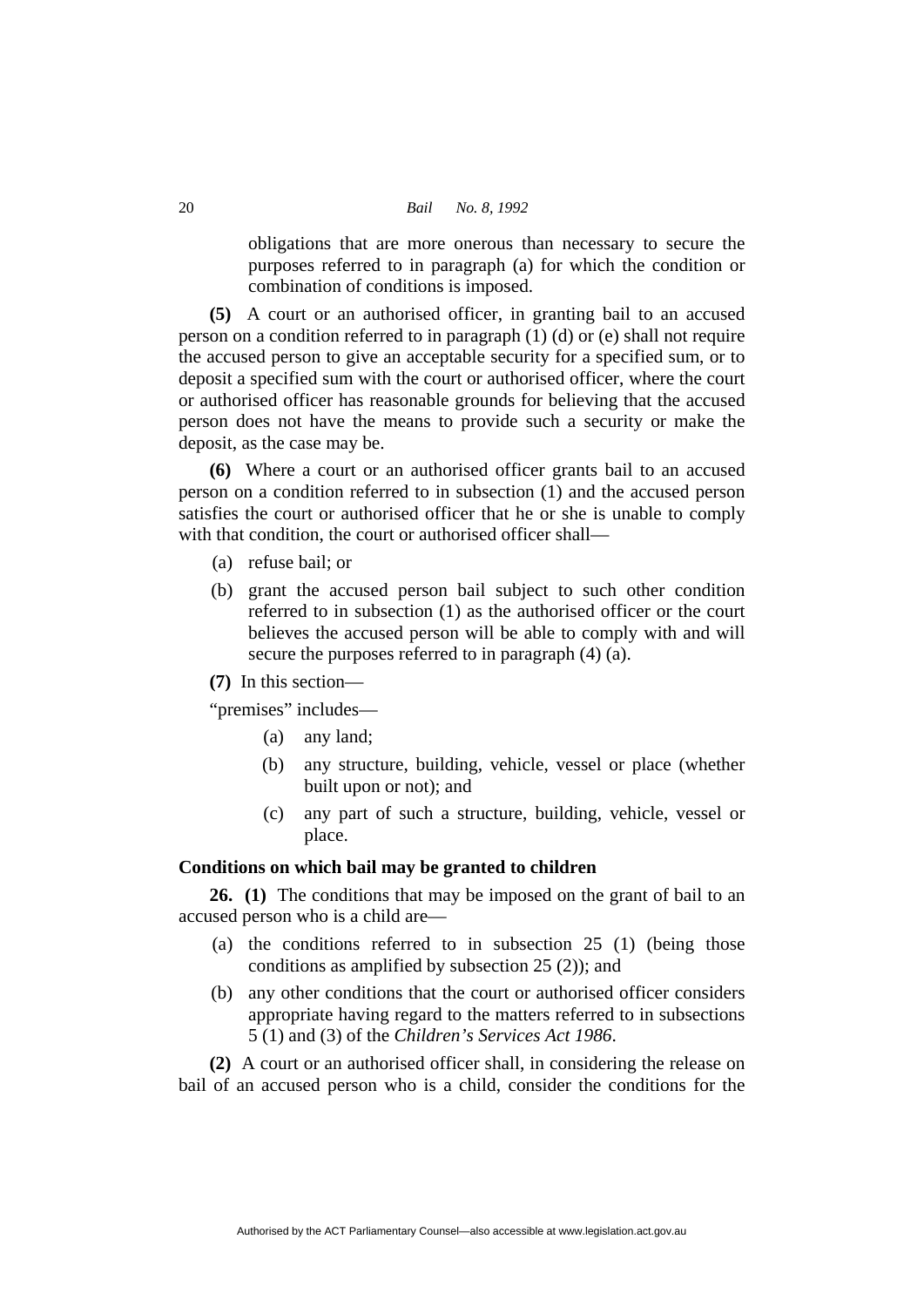release of the person that are referred to in subsection 25 (1) in the sequence in which they are referred to in that subsection.

**(3)** A court or an authorised officer, in granting bail to an accused person who is a child—

- (a) shall not impose a condition referred to in subsection 25 (1) unless the court or the authorised officer is of the opinion that the imposition of the condition is necessary to secure—
- (i) 1 or more of the purposes specified in subparagraphs  $25(4)$  (a) (i), (ii), (iii) and (iv); or
	- (ii) the procurement for the child of the matters referred to in subsection 5 (1) of the *Children's Services Act 1986*; and
	- (b) shall not, except at the request of the accused person, impose a condition, or a combination of conditions, which impose obligations that are more onerous than necessary to secure the purposes and matters referred to in paragraph (a) for which the condition or combination of conditions is imposed.

**(4)** Subsection 25 (5) applies in relation to a grant of bail under this section.

**(5)** Where a court or an authorised officer grants bail to an accused person who is a child on a condition referred to in subsection 25 (1) and the accused person satisfies the court or authorised officer that he or she is unable to comply with that condition, the court or authorised officer shall—

- (a) refuse bail; or
- (b) grant the accused person bail subject to such other conditions referred to in subsection (1) of this section as the court or authorised officer believes the accused person will be able to comply with and will secure the purposes referred to in subparagraphs  $(3)$   $(a)$   $(i)$  and  $(ii)$ .

# **Recording of certain bail decisions**

**27. (1)** Where—

- (a) a judge or magistrate hears an application by an accused person for bail, or release from custody without bail; or
- (b) an authorised officer is required to consider whether to admit an accused person to bail, or to release an accused person from custody without bail;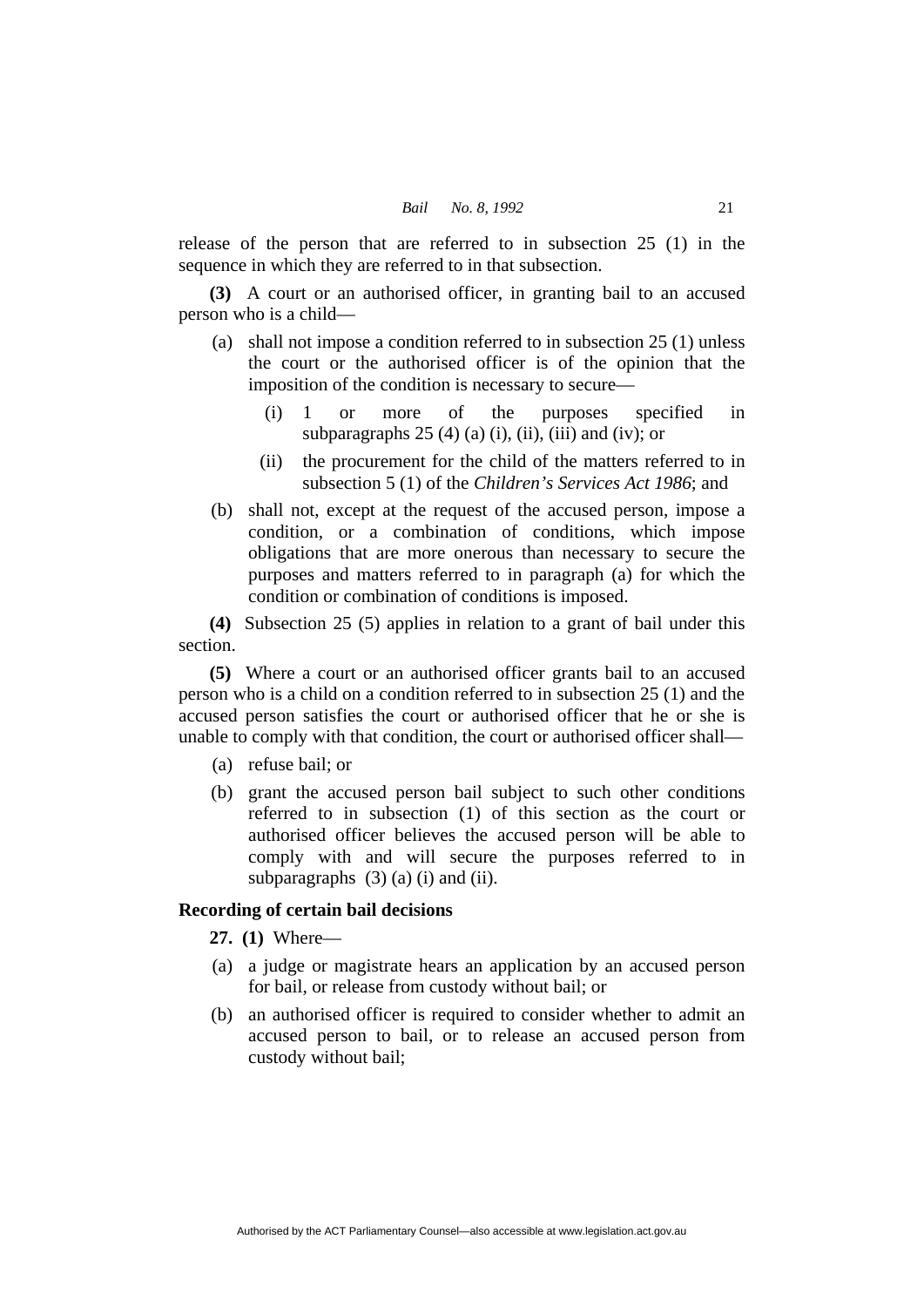he or she shall record, or cause to be recorded, his or her reasons for his or her decision.

**(2)** Where a judge, a magistrate or an authorised officer decides to grant bail to an accused person subject to a condition referred to in subsection 25 (1) otherwise than in accordance with a request of an accused person that bail be granted on that condition, or on conditions that include that condition, the judge, magistrate or authorised officer shall record, or cause to be recorded, his or her reasons for deciding—

- (a) that the imposition of a condition referred to in that subsection was necessary to secure the purposes of whichever of paragraphs  $25(4)$  (a) and  $26(3)$  (a) is applicable to the accused person; and
- (b) where the condition is a condition referred to in subsection 25 (1) (other than a condition referred to in paragraph (a) of that subsection)—that the imposition of a condition under the earlier paragraph or paragraphs of that subsection would be unlikely to secure the purposes of whichever of paragraphs 25 (4) (a) and 26 (3) (a) is applicable to the accused person.

# **Undertaking to appear**

**28. (1)** A person shall not be released on bail unless he or she undertakes, by instrument, to appear before a specified court—

- (a) at a place, date and time specified in the instrument; or
- (b) at a place, date and time notified to him or her by a police officer.

**(2)** An undertaking to appear may be given in respect of more than 1 offence.

**(3)** An undertaking to appear may include an undertaking, if bail is continued, to appear at any time and place at which proceedings in respect of the alleged offence may be continued, whether upon adjournment or otherwise.

**(4)** Subject to section 30, an accused person who is granted bail is under a duty to appear in person before a court in accordance with his or her undertaking under subsection (1).

**(5)** An instrument under subsection (1) is an official document and is admissible in evidence in a proceeding to prove the undertaking it contains.

# **Bail undertakings in respect of more than 1 offence**

**29.** A bail undertaking may be given in respect of more than 1 offence.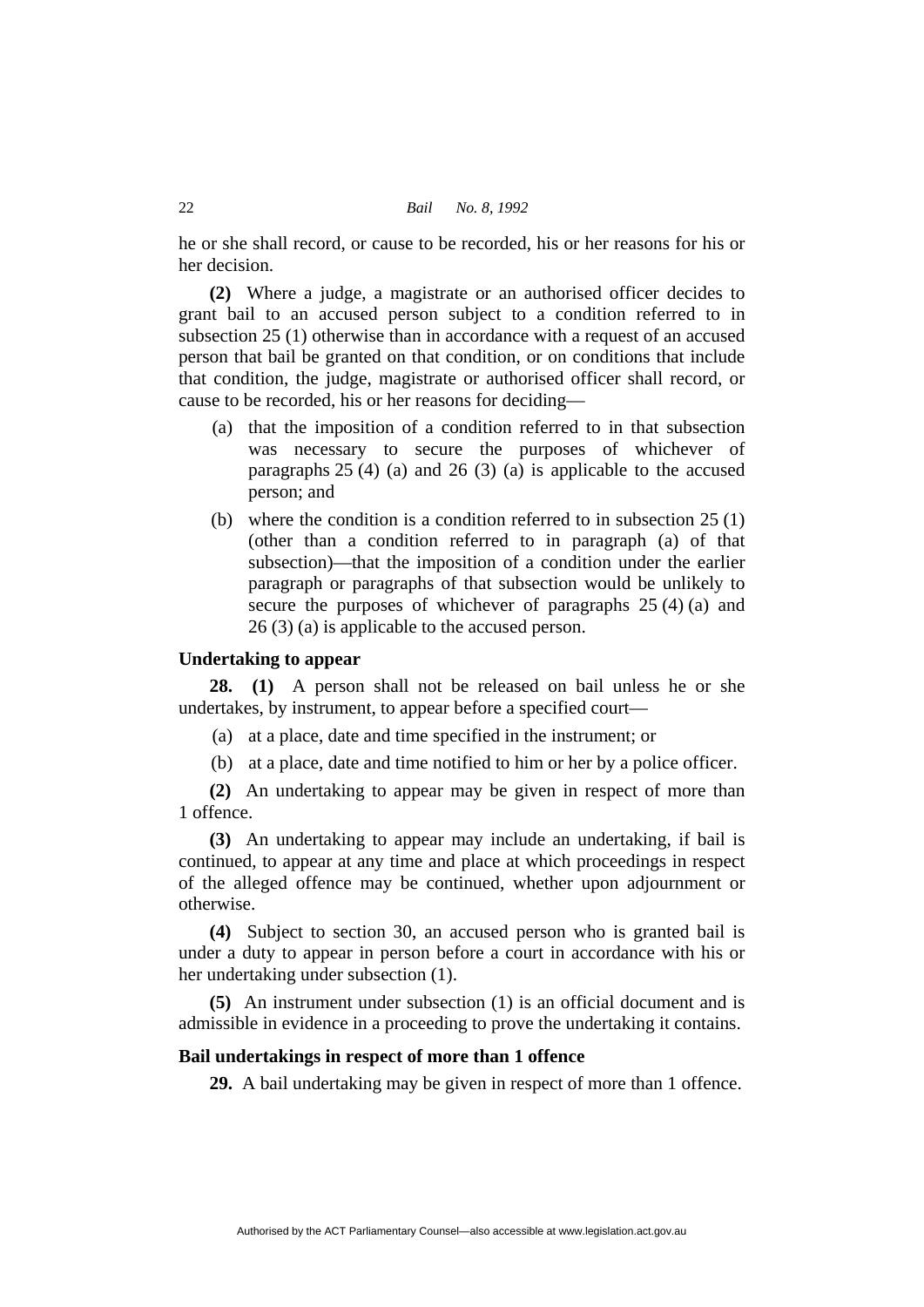#### **Accused person may be excused from attendance before court**

**30. (1)** Where a person has given an undertaking to appear before a court pursuant to subsection 28 (1), the court may, on application made by or on behalf of that person, by order excuse the person from attendance before the court to answer the charge in respect of which bail has been granted or for any other purpose in connection with the proceedings relating to the charge.

**(2)** An order under subsection (1) may be made—

- (a) whether or not any evidence has been given in the proceedings; and
- (b) whether or not the applicant for the order is before the court or has attended before the court in connection with the proceedings.

**(3)** A court shall not make an order under subsection (1) unless it has been informed, by or on behalf of the applicant, that the applicant is represented by counsel or a solicitor for the purposes of the proceedings.

**(4)** A court may, at any time during proceedings in relation to which an order has been made in respect of a person under subsection (1), direct the informant or the Registrar of the court to serve the person in respect of whom the order has been made with a notice in writing requiring him or her to attend before the court, for the purposes of those proceedings, on such day and at such time and place as are specified by the court.

**(5)** A notice under subsection (4) may be served on a person by delivering a copy of the notice to him or her or by leaving a copy of the notice at his or her last known or usual place of residence or business with a person who is apparently resident or employed at that place and apparently over the age of 16 years.

**(6)** Service of a notice under subsection (4) in accordance with this section may be proved by the oath of the person who served it or by affidavit or otherwise.

**(7)** If a person on whom a notice under subsection (4) has been served does not attend before the court in accordance with the requirements of the notice, the court may issue a warrant for the arrest of the person and for bringing the person before the court at the time and place specified in the warrant.

**(8)** Where—

(a) a person has been discharged from custody on bail;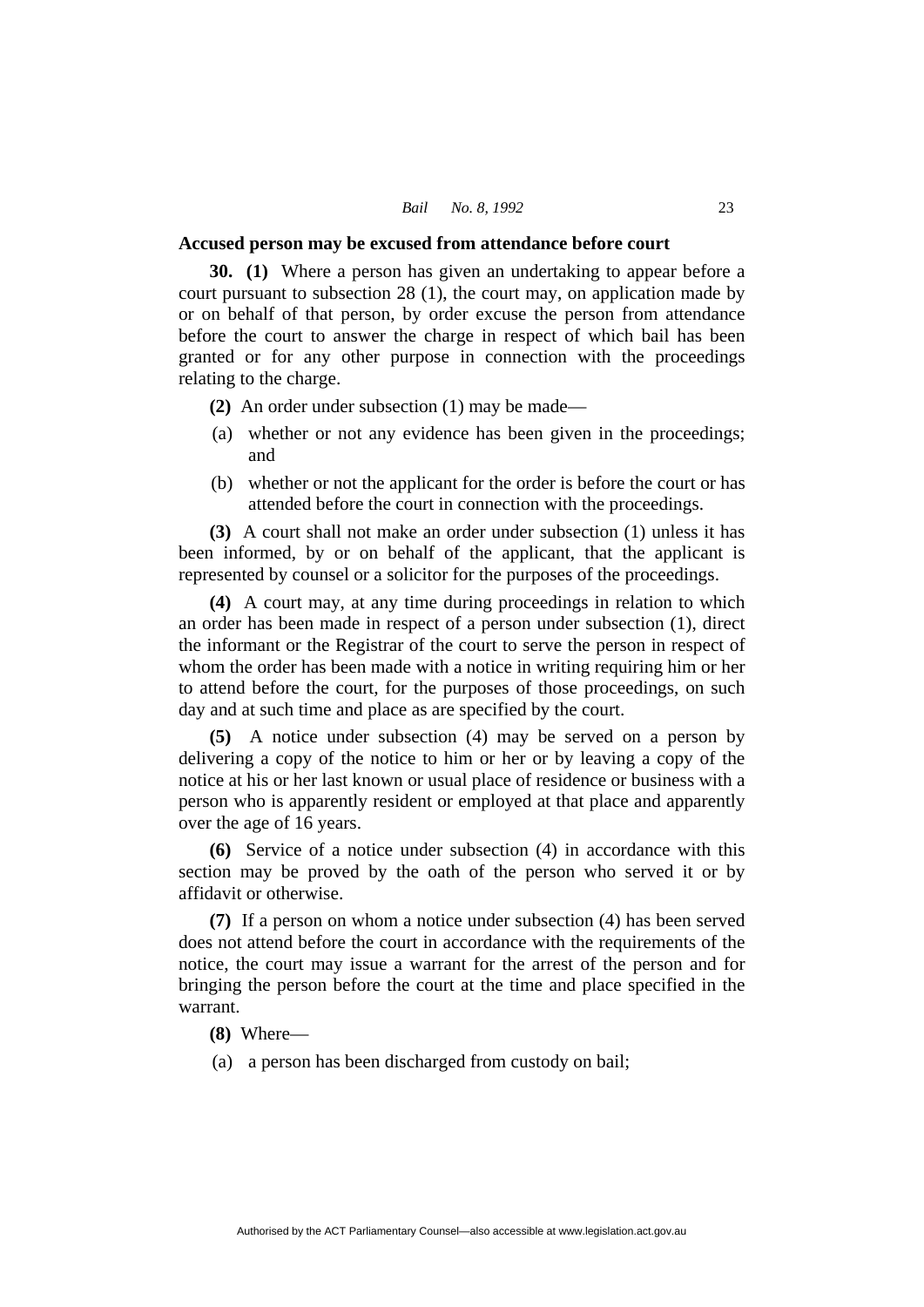#### 24 *Bail No. 8, 1992*

- (b) an order is made under subsection (1) excusing the person from attendance before the court in accordance with his or her undertaking to appear; and
- (c) the person does not appear before the court at the place, date and time required by or under that undertaking;

the person shall not be taken to have failed to comply with a condition of his or her bail by reason only that he or she did not so attend before the court and bail continues subject to any condition other than a condition requiring the person to attend before the court.

# **Giving of bail undertakings and entry into bail agreements etc.**

**31. (1)** A bail undertaking may be given to—

- (a) in the case of an accused person who is in a remand centre—the superintendent of the remand centre or the officer for the time being in charge of the remand centre;
- (b) in the case of an accused person who is in gaol—the keeper of the gaol or the officer for the time being in charge of the gaol; or
- (c) in every case—
	- (i) a court;
	- (ii) a clerk of a court; or
	- (iii) an authorised officer.

**(2)** Where a court or an authorised officer imposes a bail condition that requires the entering into of an agreement, the making of an acknowledgment or the depositing of security or an amount of money, the agreement may be entered into with, the acknowledgment may be made to or the deposit may be made with—

- (a) in the case of an accused person who is in a remand centre—the superintendent of the remand centre or the officer for the time being in charge of the remand centre;
- (b) in the case of an accused person who is in gaol—the keeper of the gaol or the person for the time being in charge of the gaol; or
- (c) in every case—
	- (i) a court;
	- (ii) a clerk of a court; or
	- (iii) an authorised officer.

# **Acceptable persons and security for bail**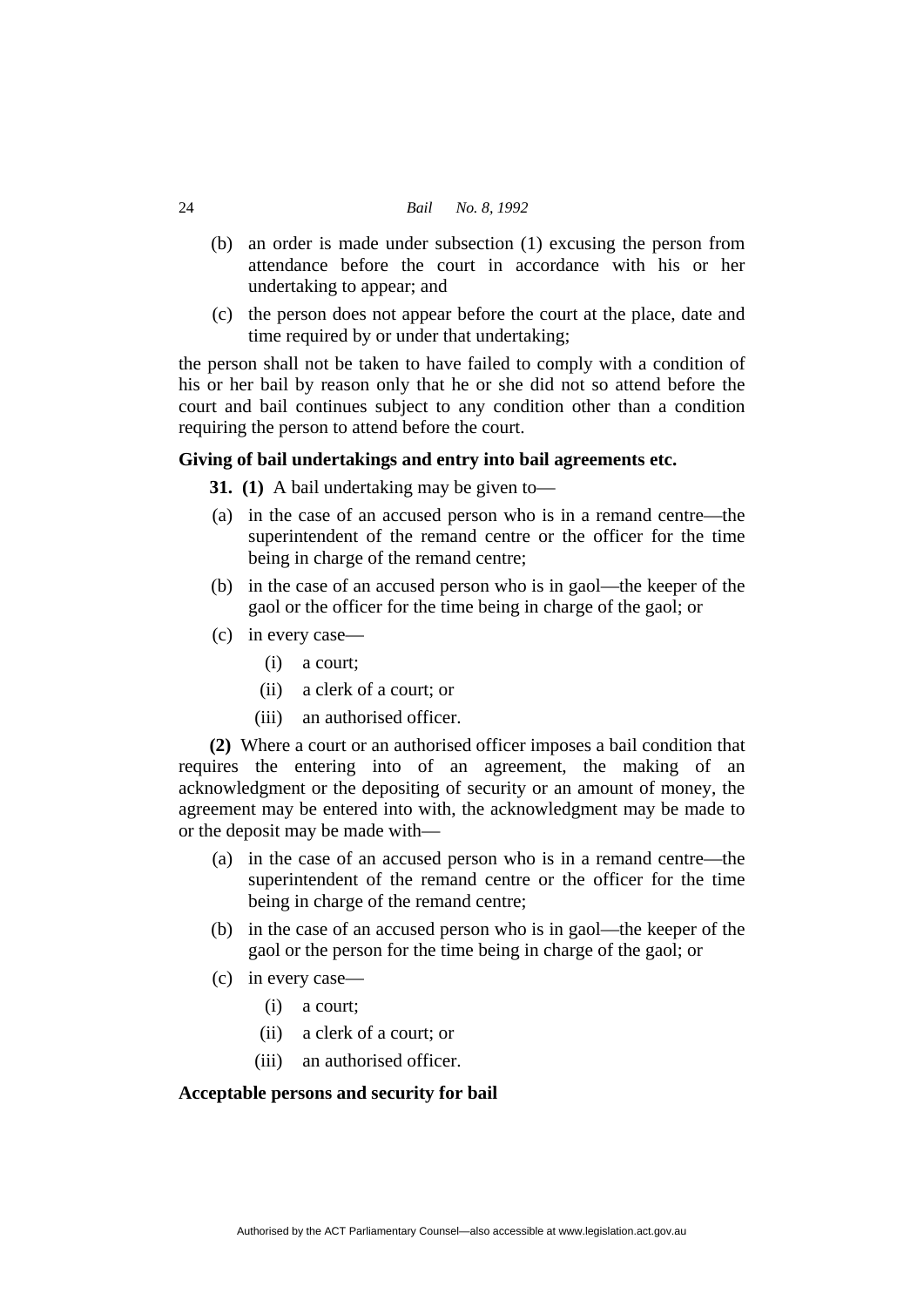**32. (1)** The determination of—

- (a) which person or persons, or class or description of persons are acceptable persons for the purposes of a condition referred to in paragraph  $25$  (1) (b), (c), (d) or (e) and the number of acceptable persons required for those purposes; or
- (b) the nature and sufficiency of security that is acceptable for the purposes of a condition referred to in paragraph 25 (1) (d);

shall be made by—

- (c) the court or authorised officer imposing the condition; or
- (d) in the absence of a determination by the court or authorised officer imposing the condition—the court or person to whom the undertaking to appear is given.

**(2)** A reference in paragraph 25 (1) (c), (d) or (e) to an acceptable person shall be deemed to include a reference to a person or body (whether incorporated or unincorporated) prescribed for the purposes of this subsection.

**(3)** The regulations may require an acknowledgment under paragraph 25 (1) (b) to contain such particulars, to be provided by the person making the acknowledgment, as are prescribed relating to his or her acquaintance with the accused person.

**(4)** A condition, agreement or acknowledgment under section 25 may be imposed, entered into or made in respect of more than 1 offence.

# **Continuation of bail and bail undertakings**

**33. (1)** If a bail undertaking includes an undertaking by the accused person to appear at a place, date and time at which proceedings in respect of the offence may be continued, whether upon an adjournment or postponement of the proceedings, a court may, if the hearing of the charge is adjourned or postponed, continue the bail already granted in respect of the offence, whether or not the accused person is present in court.

**(2)** Where bail is continued under subsection (1), the undertaking to appear given by the accused person continues to apply except to the extent that the undertaking otherwise provides or the court otherwise orders.

**(3)** An agreement entered by a surety to satisfy the requirements of a bail condition referred to in paragraph  $25$  (1) (c), (d) or (e) may, with the consent of the surety, contain a provision for its extension without any further consent of the surety upon any adjournments or postponements of the hearing of the charge that are from time to time directed.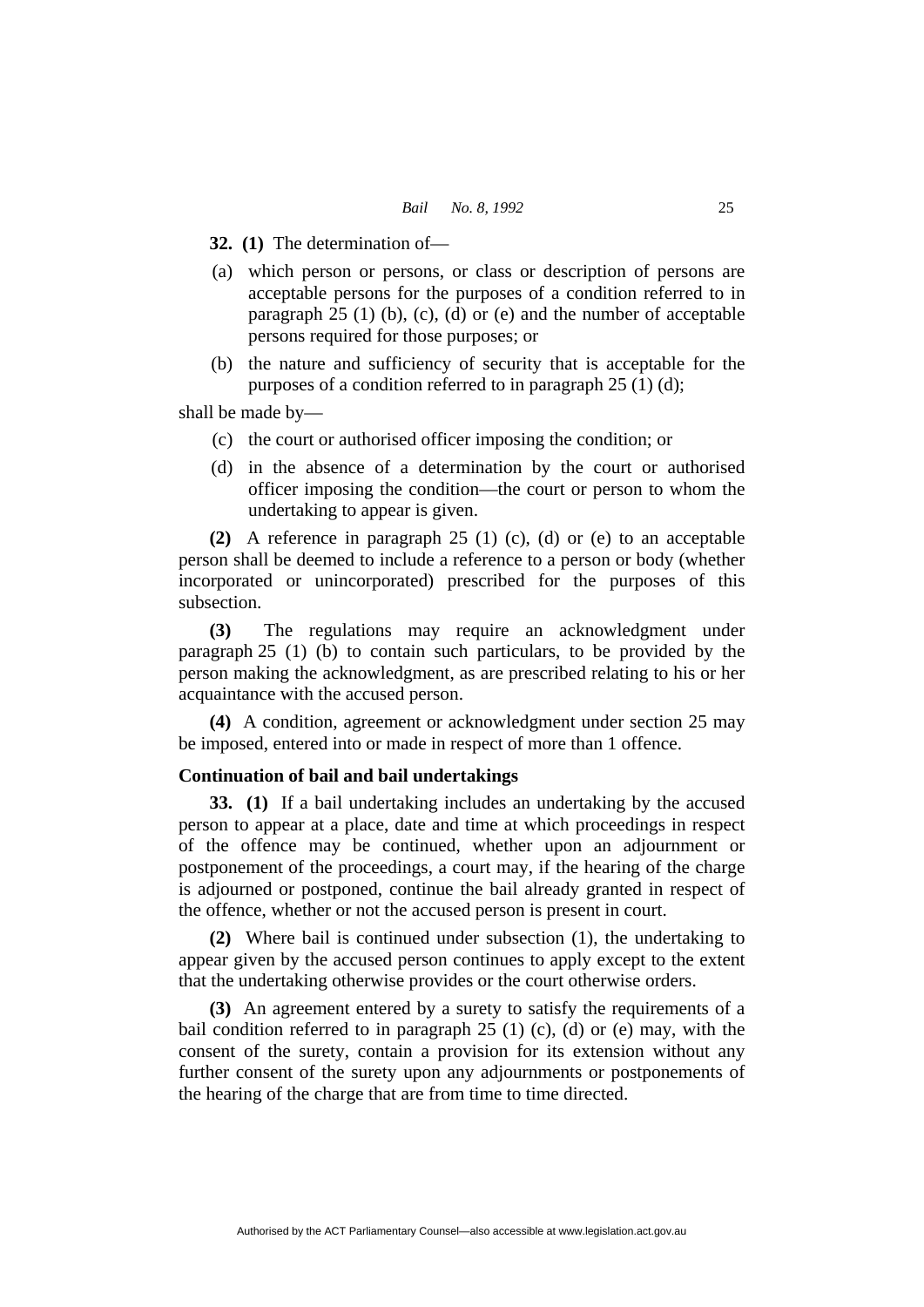#### 26 *Bail No. 8, 1992*

**(4)** Subsection (3) does not derogate from the right of a person offering to enter an agreement required by a bail condition referred to in paragraph  $25$  (1) (c), (d) or (e) to elect to be bound by an agreement which may be extended only with his or her consent given at the time of the extension and a court or an authorised officer shall not refuse to admit a person to bail on the ground only that a person offering to enter such an agreement has so elected.

**(5)** Where a hearing of a charge against an accused person is adjourned or postponed, the place, date and time for the commencement of the sittings to which the hearing is adjourned or postponed shall be specified by the court and the court—

- (a) with the consent of any surety for the grant of bail to the accused person; or
- (b) where the bail agreement entered by any surety so provides without the consent of the surety;

may extend the bail of the person charged, and thereupon the person charged shall be bound to attend at that place, date and time without entering into a fresh undertaking and the surety shall be bound accordingly, or the court may make such other order as to bail and as to the commitment of the person charged into custody until the bail conditions are satisfied as the court thinks fit.

**(6)** Where an accused person has been released on bail and the court is satisfied that the accused person is by reason of illness or accident or other sufficient cause unable to appear personally before the court on the day on which he or she is required to appear, the court may, in the absence of the accused person, order him or her to be further remanded to such place, date and time as the court thinks fit and may order that the undertaking to appear given by the accused person and any undertaking given pursuant to a condition of the grant of bail be extended so as to require the appearance of the accused person at every place, date and time to which the accused person is remanded or the hearing adjourned or postponed.

# **Written notice of conditions of bail**

**34. (1)** A court or authorised officer admitting an accused person to bail shall give, or cause to be given, to the accused person a notice in writing setting out the obligations of the accused person concerning the conditions of his or her bail and the consequences of any failure by him or her to comply with those conditions and shall be satisfied before releasing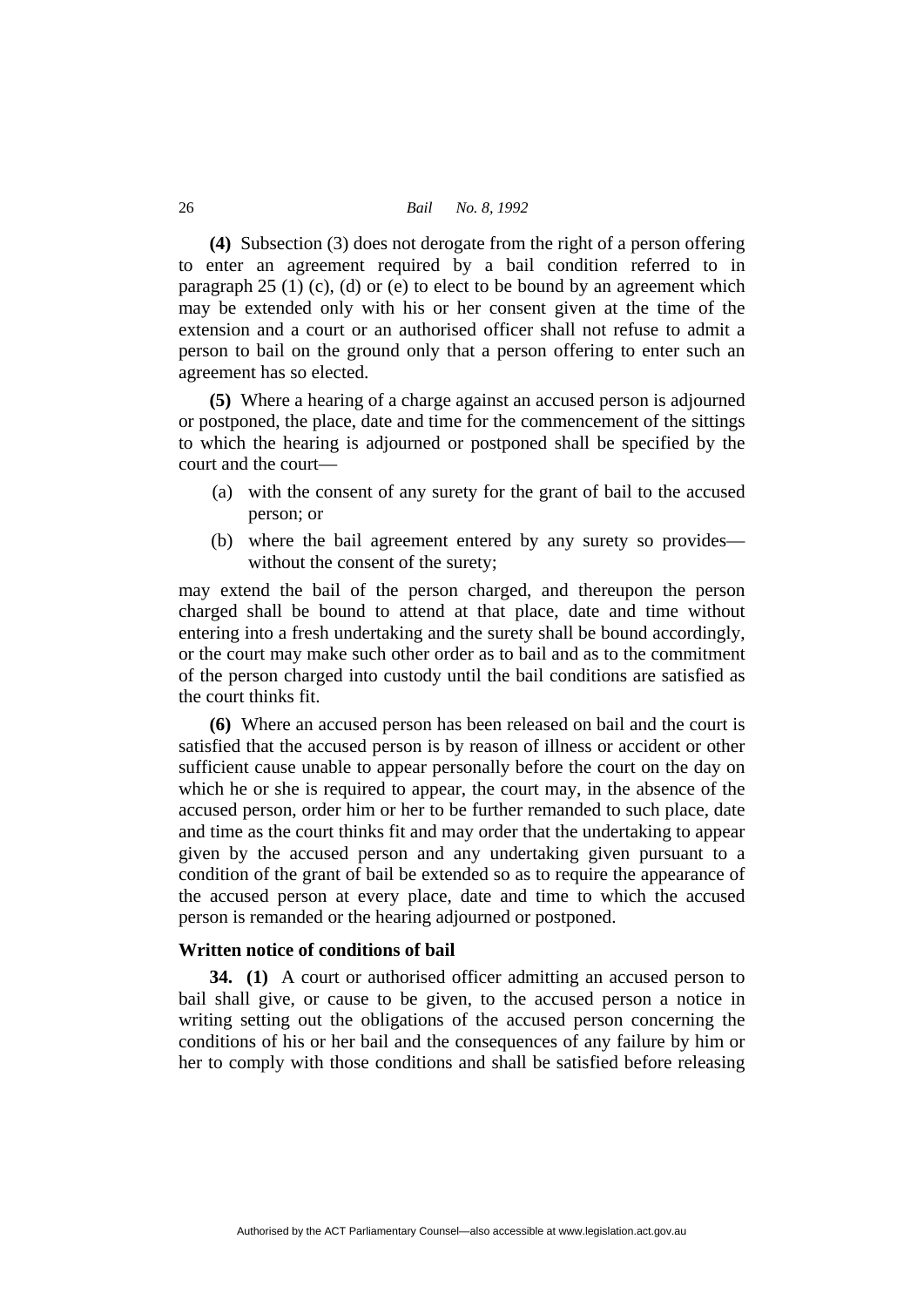the accused person, or causing the accused person to be released, that he or she will comply with the conditions.

**(2)** A court or an authorised officer admitting an accused person to bail with a surety or sureties for his or her appearance to answer the charges against him or her shall give, or cause to be given, to the surety or each of the sureties, as the case may be, notice in writing of the obligations of the accused person concerning the conditions of his or her bail and the consequences of any failure by him or her to comply with those conditions and shall be satisfied before releasing the accused person, or causing the accused person to be released, that the surety or each of the sureties, as the case may be, understands the nature and extent of the obligations of the accused person under the conditions of his or her bail and the consequences of any failure by him or her to comply with them.

**(3)** Where a bail condition is imposed or varied on a review under Part VI of a decision made in relation to bail, the court or authorised officer imposing or varying the condition shall—

- (a) give, or cause to be given, to the accused person a notice in writing setting out the obligations of the accused person concerning the condition and the consequences of any failure by him or her to comply with the condition and shall be satisfied that the accused person will comply with the condition; and
- (b) give, or cause to be given, to each surety (if any) for the appearance of the accused person to answer the charges against him or her a notice in writing of the obligations of the accused person concerning the condition and the consequences of any failure by him or her to comply with it and shall be satisfied that each surety understands the nature and extent of the obligations of the accused person under the condition and the consequences of any failure by him or her to comply with it.

**(4)** A court continuing bail on an adjournment or a postponement of proceedings shall forthwith give, or cause to be given, to the accused person a notice in writing that—

- (a) states that bail is continued until the hearing is resumed or commenced;
- (b) specifies the conditions on which bail is presently allowed; and
- (c) specifies the place, date and time to which the proceedings are adjourned or postponed or states that the proceedings are adjourned or postponed to such place, date and time as are from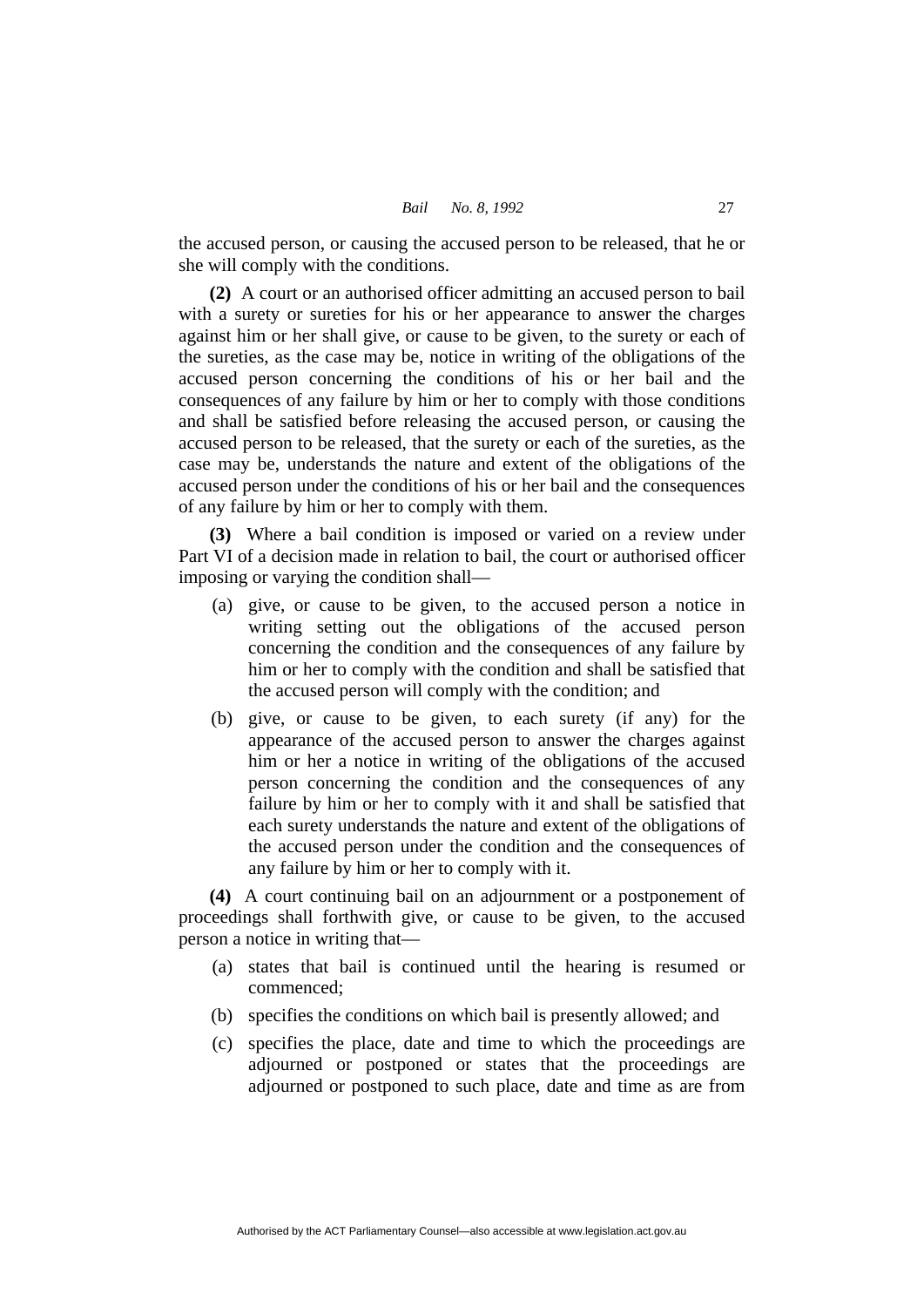time to time specified in a notice given or sent to the accused person as prescribed by the regulations.

# **Warning to person making acknowledgment**

**35. (1)** Before a person makes an acknowledgment pursuant to a bail condition referred to in paragraph 25 (1) (b), the court or person to whom the acknowledgment is to be made shall warn the person by whom the acknowledgment is to be made that if he or she makes an acknowledgment knowing it to be untrue in a material particular he or she will be guilty of an offence against section 50.

**(2)** The failure of a court or person before whom an acknowledgment referred to in subsection (1) is made to comply with the requirements of that subsection does not affect the operation of section 50.

# **Discharge of sureties**

**36. (1)** Subject to subsection (5), a surety who has entered an agreement required by a bail condition referred to in paragraph 25 (1) (c) or (d) or who has deposited a sum of money with an authorised officer or a court to satisfy the requirements of a bail condition referred to in paragraph 25 (1) (e) may, at any time, apply—

- (a) where bail has been granted by a court—
	- (i) to the court which granted bail; or
	- (ii) to the court of appearance; or
- (b) where bail has been granted by an authorised officer—to the court of appearance;

to discharge the applicant from his or her liability.

**(2)** On an application being made to a court under subsection (1), the court shall, if the accused person is not then in custody or before the court—

- (a) issue a warrant to apprehend the accused person and bring him or her before the court; or
- (b) issue a summons for his or her appearance before the court.

**(3)** On the appearance of the accused person before the court, the court shall, unless satisfied that it would be unjust to do so, direct that the applicant be discharged from his or her liability, and the applicant is, upon the direction being given, thereby discharged accordingly.

**(4)** Where an applicant has given security to, or deposited a sum of money with, a court or an authorised officer to satisfy the requirements of a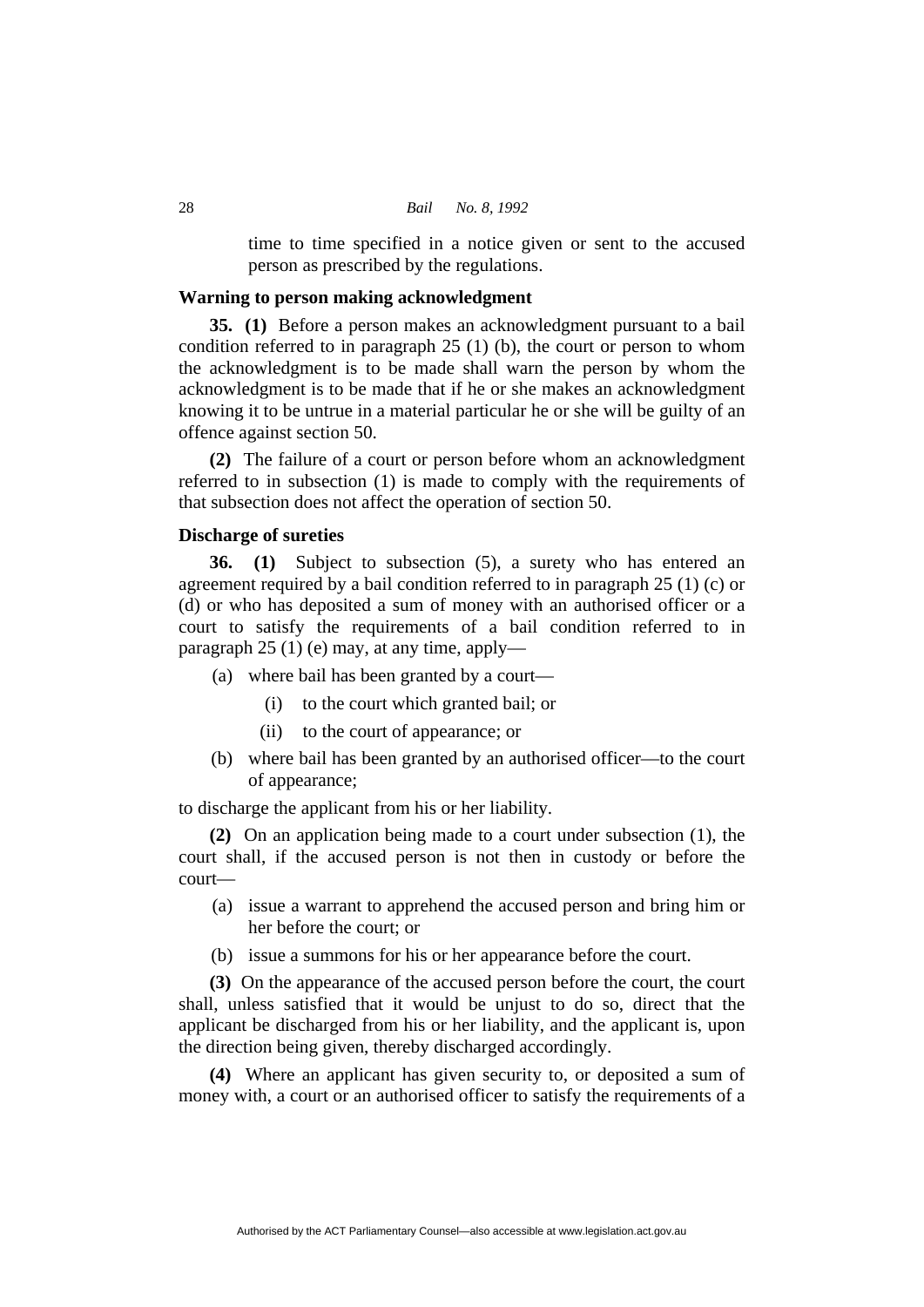bail condition referred to in paragraph 25 (1) (d) or (e) and the liability of the applicant in respect of the grant of bail is discharged under subsection (3), the court or authorised officer shall release the security or the deposit, as the case may be.

**(5)** If the court discharges the applicant from his or her liability, the court may impose further conditions on the grant of bail, and may by warrant commit the accused person into custody until the further conditions are satisfied.

**(6)** A person may not make an application under this section if the accused person has failed to comply with his or her undertaking to appear or an undertaking or agreement entered into by the accused person pursuant to a bail condition.

**(7)** In this section—

"court of appearance" means the court before which the accused person is required to appear in accordance with his or her undertaking to appear.

# **Enforcement of bail agreements**

**37. (1)** Where—

- (a) a person granted bail fails to comply with his or her undertaking to appear; and
- (b) that person or another person has entered into an agreement pursuant to a bail condition to forfeit an amount of money;

the Magistrates Court may declare that amount, or any part of it, to be forfeited and order the person who entered the agreement to pay the sum so forfeited to the Territory.

**(2)** Where the Magistrates Court orders an amount to be paid to the Territory under subsection (1), that amount may be recovered by the Territory in the Magistrates Court as a debt due to the Territory irrespective of whether the amount exceeds \$50,000.

# **PART VI—REVIEW OF BAIL DECISIONS**

# *Division 1—Review of decisions by authorised officers*

#### **Review by authorised officers**

**38. (1)** Where an authorised officer makes a decision under Part IV in relation to bail for an accused person, being—

(a) a decision to refuse to admit the accused person to bail; or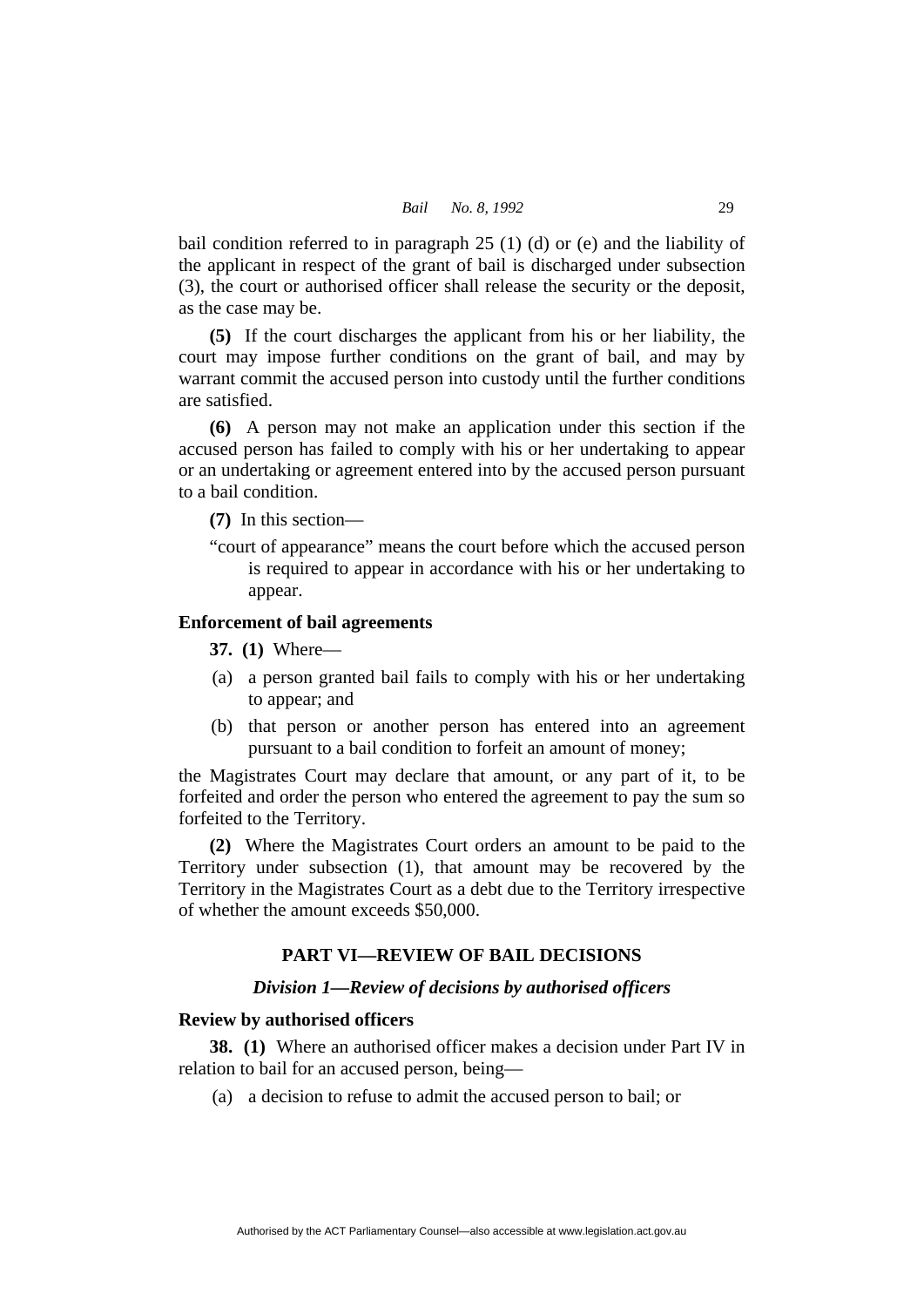#### 30 *Bail No. 8, 1992*

 (b) a decision to admit the accused person to bail subject to 1 or more bail conditions;

the accused person may request a review of that decision by the authorised officer who made the decision or any other authorised officer.

**(2)** Where an application for a review of a bail decision is made to an authorised officer under subsection (1), the authorised officer shall as soon as possible conduct a review of the decision.

# **Exercise of power to review**

**39. (1)** The power to review a decision under this Division includes a power to affirm or vary a decision or to substitute another decision.

**(2)** A decision as varied or substituted must be in conformity with this Act.

**(3)** Where, on a review of a decision under this Division, the authorised officer varies the decision or substitutes another decision, section 27 applies in relation to the decision as varied or substituted as if the decision had been made by the authorised officer under Part IV.

**(4)** An authorised officer may refuse to entertain a request to review a decision pursuant to this Division if he or she is satisfied that the request is frivolous or vexatious.

**(5)** The regulations may—

- (a) prescribe the manner of making a request for the review of a decision under this Division;
- (b) prescribe procedures for the conduct of a review under this Division;
- (c) limit the time within which, and the circumstances in which, an accused person may apply for a review of a decision under this Division; and
- (d) limit the number of applications that may be made for the review of a bail decision under this Division.

# **Limitation on power of authorised officer to review**

**40.** An authorised officer may not, pursuant to this Division—

- (a) review a decision in circumstances where, had the decision not been made, the authorised officer would be prohibited from making a decision in relation to the grant of bail; or
- (b) review a decision that has been reviewed by a court.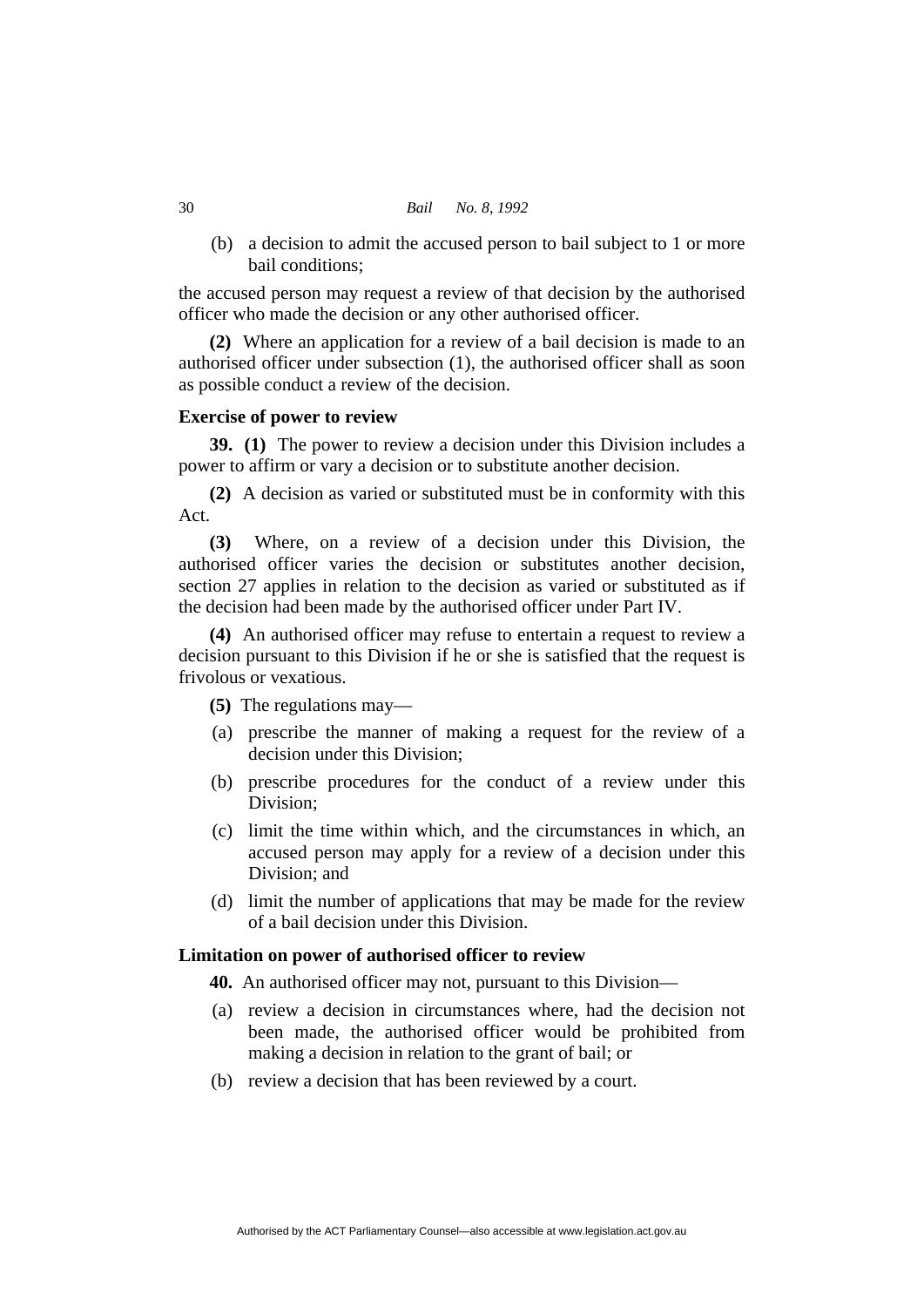#### *Division 2—Review of decisions by courts*

#### **Right of review of bail decisions**

**41.** An accused person or the informant may apply under this Division for review of any decision by a court or an authorised officer in relation to bail.

#### **Power of magistrate to review**

**42.** Subject to section 44, a magistrate may review any decision made by an authorised officer or a magistrate (including himself or herself) in relation to bail.

#### **Power of Supreme Court to review**

**43. (1)** The Supreme Court may review any decision of an authorised officer, the Magistrates Court or the Supreme Court (however constituted) in relation to bail.

**(2)** The power of the Supreme Court to review a decision under this section may be exercised whether or not any power to review the decision under section 38 or 42 has been exercised or has been sought to be exercised.

# **General limitation on power of court to review**

**44.** A court may not, pursuant to this Division, review a decision in circumstances where, had the decision not been made, the court would be prohibited from making a decision in relation to the grant of bail.

# **Exercise of power to review**

**45. (1)** The power to review a decision under this Division includes a power to affirm or vary the decision or to substitute another decision.

**(2)** A decision as varied or substituted shall be in conformity with this Act.

**(3)** The review of a decision shall be by way of rehearing and evidence or information in addition to, or in substitution for, the evidence or information given or obtained on the making of the decision may be given or obtained on the review.

**(4)** Where, on a review of a decision under this Division the court varies the decision or substitutes another decision, section 27 applies in relation to the decision as varied or substituted as if that decision had been given by the court in relation to an application for bail.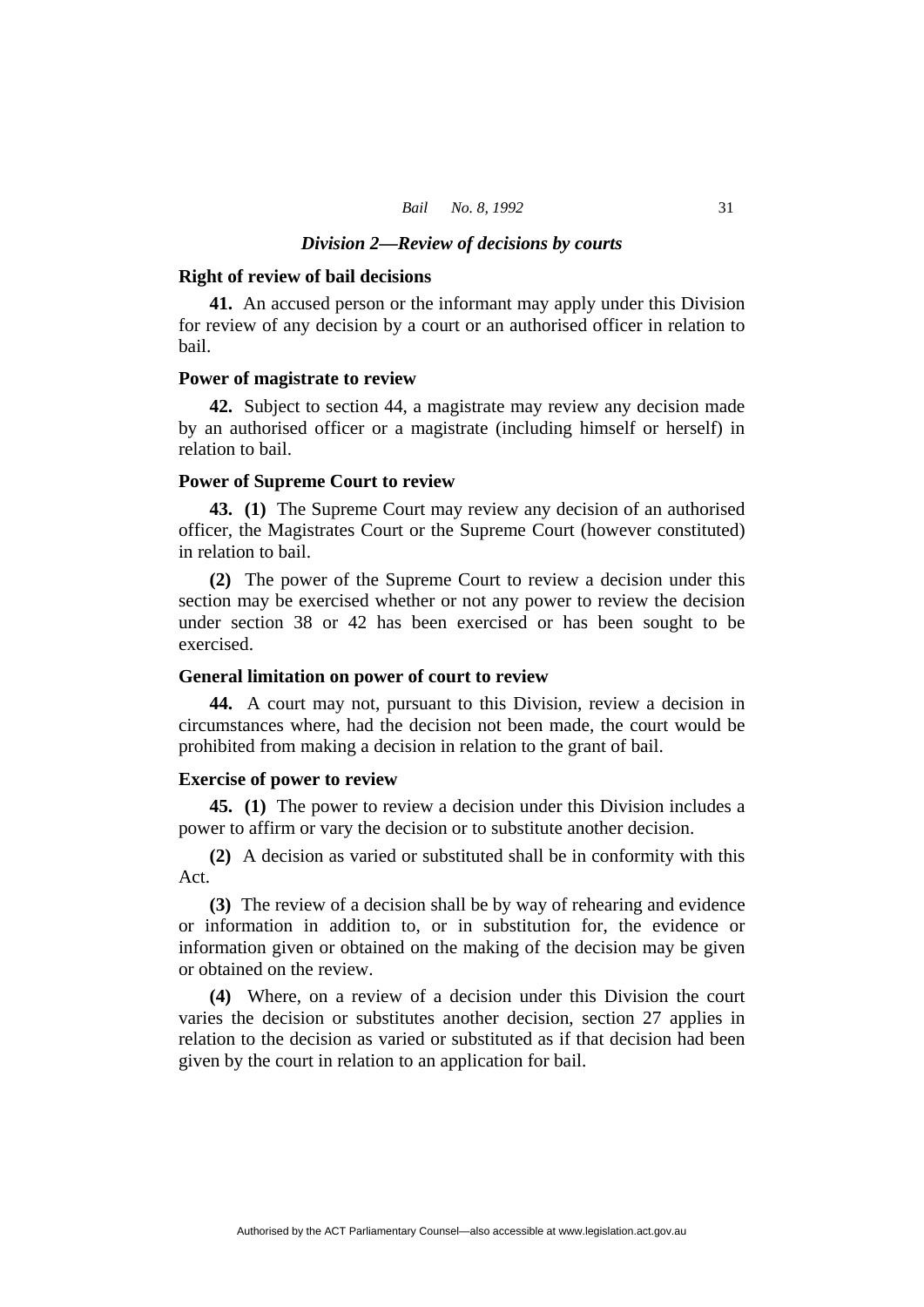**(5)** Where, on a review of a decision under this Division, bail for an accused person is revoked, the court may, by warrant, commit the person into custody.

- **(6)** Where, on a review of a decision under this Division—
- (a) bail is granted without any condition being imposed but the accused person has not given an undertaking to appear; or
- (b) bail is granted subject to a condition;

the court may by warrant commit the person into custody until he or she gives the undertaking to appear, or satisfies the condition, as the case may be.

**(7)** A court may refuse to entertain a request to review a decision pursuant to this Division if the court is satisfied that the request is frivolous or vexatious.

- **(8)** The regulations may make provision with respect to—
- (a) the manner of making a request for the review of a decision under this Division; and
- (b) the giving or sending to persons of notices relating to the proposed exercise of power to review a decision under this Division.

# **Review limited to bail conditions**

**46. (1)** If an accused person has remained in custody after being granted bail by a court because any condition of the bail has not been complied with, the decision in relation to bail may be reviewed by the court that granted bail—

- (a) at the request of the accused person;
- (b) at the request of a police officer; or
- (c) of the court's own motion.

**(2)** A review under this section of a decision in relation to bail is limited to a review of the conditions on which bail has been granted.

**(3)** A review requested under this section by a police officer shall not be conducted unless the court is satisfied that the request was made—

- (a) for the purpose of benefiting the accused person; and
- (b) with the consent of the accused person.
- **(4)** On a review of a bail decision under this section, a court may—
- (a) affirm the decision as to the conditions of bail;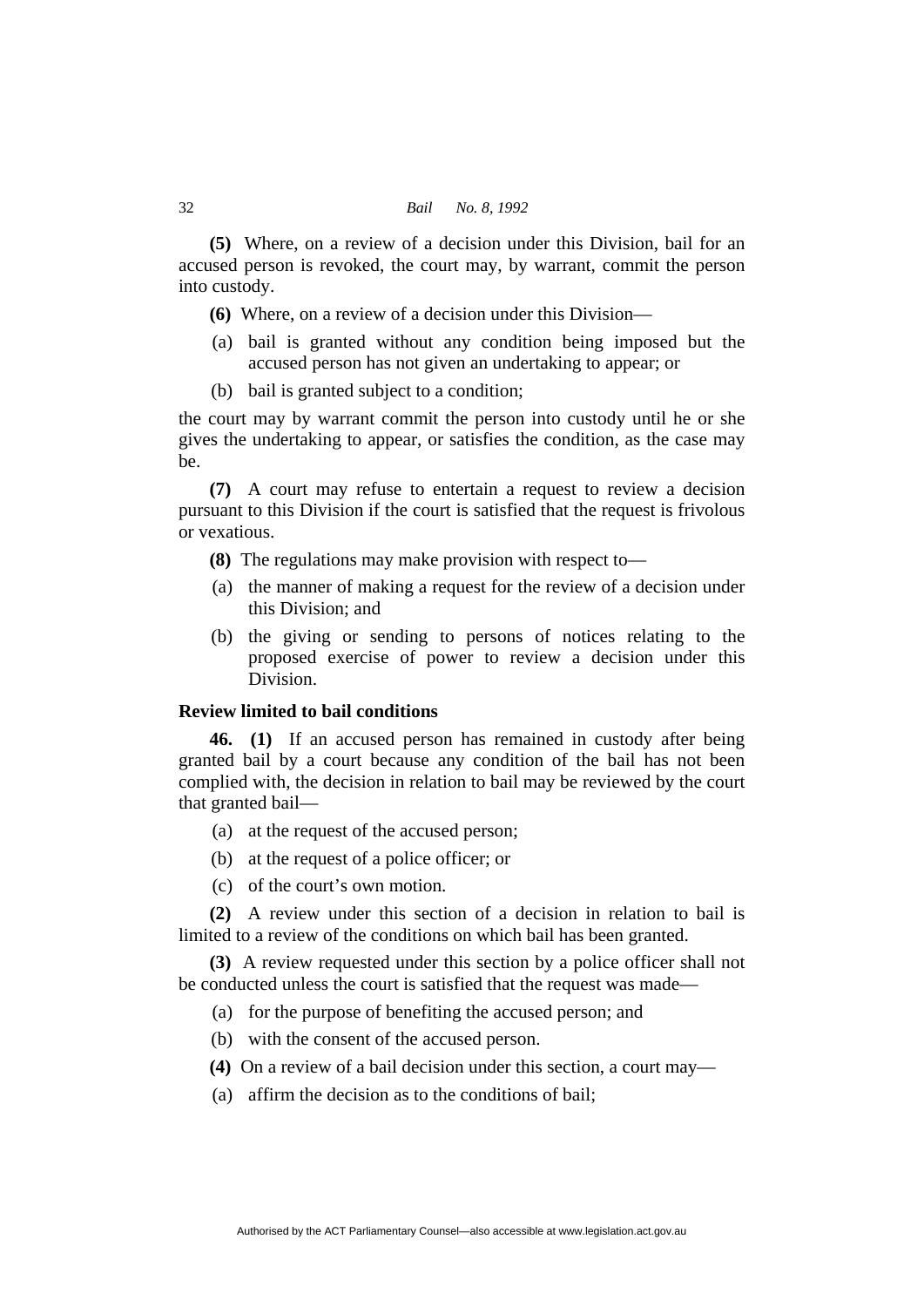- (b) vary the decision by removing or imposing bail conditions; or
- (c) grant bail without imposing any bail condition.

**(5)** Notwithstanding section 43, the Supreme Court is empowered to conduct a review of a bail decision under this section only in respect of bail granted by the Supreme Court (however constituted).

#### **PART VII—MISCELLANEOUS**

# **Furnishing of information relating to bail**

**47. (1)** Where a person is charged by a police officer with an offence and the person charged is being held in custody in connection with the offence, the police officer shall, as soon as is reasonably practicable after the person is charged, furnish the person with the prescribed information relating to his or her entitlement to, or eligibility for, bail and to his or her entitlement to the review of decisions under this Act.

**(2)** Where an accused person is being held in custody in relation to an offence at the time of his or her first appearance in court in relation to that offence, the court shall, during that appearance, or as soon as is reasonably practicable thereafter, furnish the accused person, or cause the accused person to be furnished, with the prescribed information relating to his or her entitlement to, or eligibility for, bail.

**(3)** The regulations may prescribe the forms in which information is to be furnished under subsection (1) or (2).

#### **Notification to court that bail condition not satisfied**

**48. (1)** This section applies to a person who has been granted bail by a court but who has remained in custody since bail was granted because a condition of the bail has not been complied with.

**(2)** The keeper, superintendent or officer in charge of a gaol, remand centre or police station where a person to whom this section applies is in custody shall, within 7 days after the person is received into custody, give or cause to be given, to the court which granted bail to the person notice in writing that the person is still in custody because of a failure to meet a bail condition.

**(3)** A court to which a notice is given pursuant to subsection (2) may, of its own motion, conduct a review under section 46 of the condition on which bail was granted.

**(4)** A notice under this section is required to be given only once in respect of any particular grant of bail.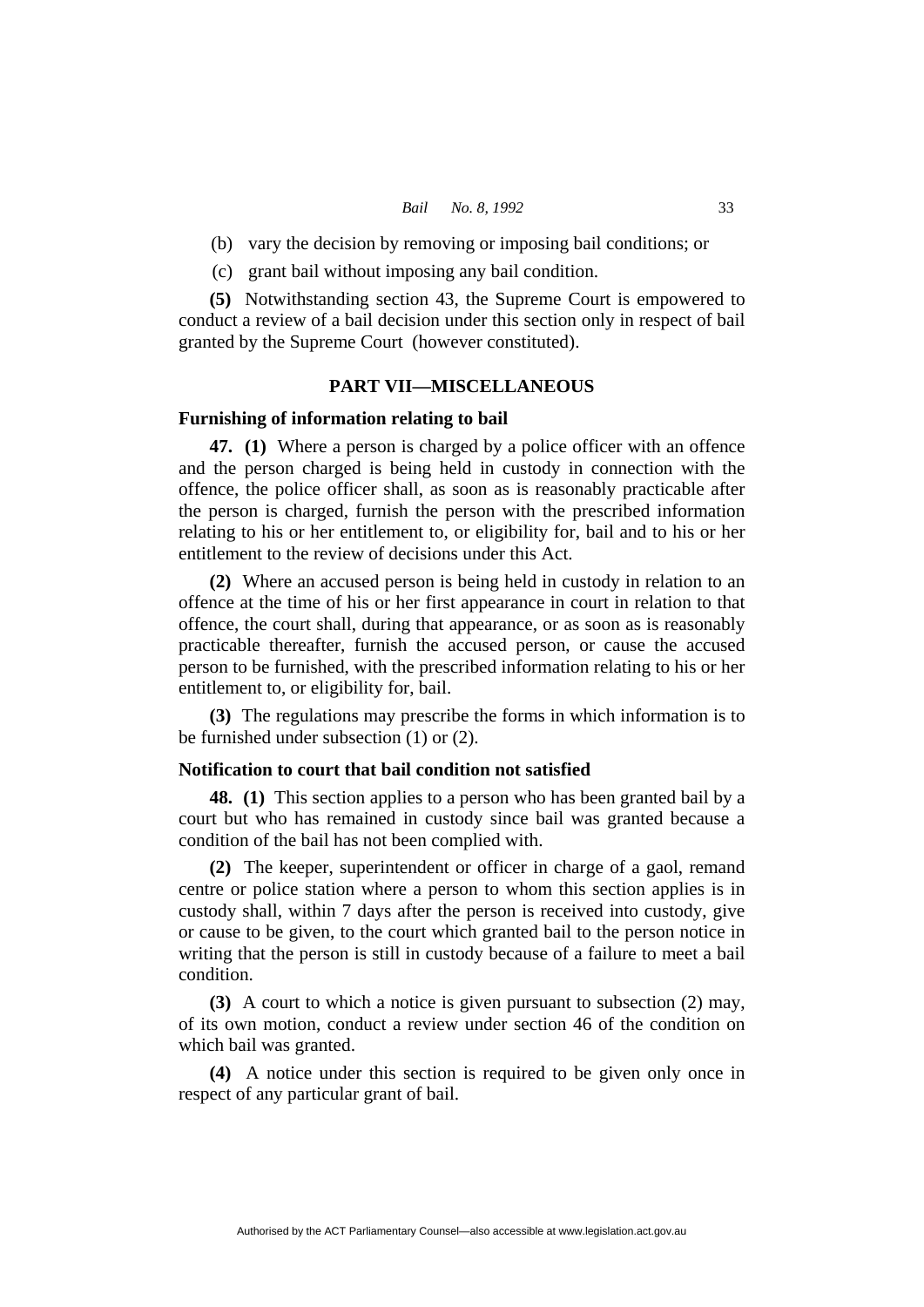- **(5)** The regulations may prescribe—
- (a) the form in which a notice under this section is to be given; or
- (b) information that is to be forwarded to a court with a notice under this section.

# **Failure to answer bail**

**49. (1)** A person who has given an undertaking to appear and fails, without reasonable excuse, to appear before a court in accordance with his or her undertaking is guilty of an offence punishable, on conviction, by imprisonment for a period not exceeding 2 years or a fine not exceeding \$20,000, or both.

**(2)** Subsection (1) does not apply in relation to a bail undertaking given by a person following the institution of an appeal.

#### **False statements in acknowledgments**

**50.** A person who makes an acknowledgment under paragraph 25 (1) (b) knowing it to be untrue in a material particular is guilty of an offence punishable, on conviction, by imprisonment for a period not exceeding 2 years or a fine not exceeding \$20,000, or both.

# **Indemnification of sureties**

**51. (1)** Where a person indemnifies another person, or agrees with another person to indemnify that other person, against a liability which that other person may incur as a surety to secure the appearance in answer to bail of a person accused of an offence, he or she and that other person are each guilty of an offence punishable, on conviction, by imprisonment for a period not exceeding 2 years or a fine not exceeding \$20,000, or both.

**(2)** An offence is committed against subsection (1) whether the agreement is made before or after the person to be indemnified becomes a surety and whether or not he or she becomes a surety and whether the agreement contemplates compensation in money or money's worth.

# **Contravention of Act by police officers**

**52. (1)** Where a police officer contravenes a provision of this Act that is applicable to him or her as a police officer or as an authorised officer, the contravention is not punishable as an offence unless a penalty is expressly provided by this Act in respect of the contravention.

**(2)** Subsection (1) does not apply to prevent a contravention of a provision of this Act by a police officer from—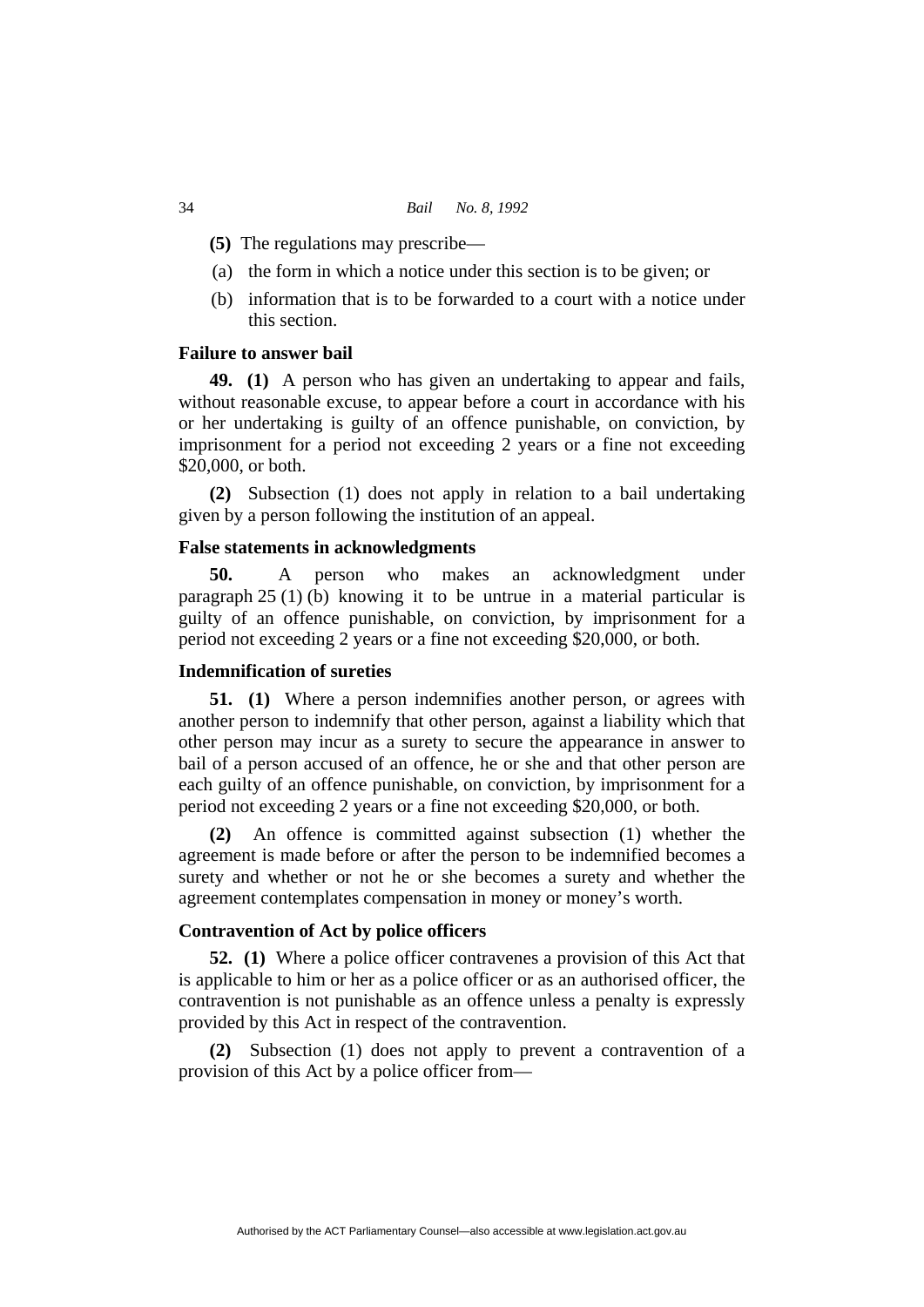- (a) being dealt with under the *Complaints (Australian Federal Police) Act 1981* of the Commonwealth; or
- (b) constituting grounds for the institution of civil proceedings.

### **Apprehension of person admitted to bail**

**53. (1)** Where a police officer believes on reasonable grounds that a person who has been admitted to bail subject to conditions—

- (a) has failed to comply with a condition on which he or she was admitted to bail; or
- (b) will not comply with a condition on which he or she was admitted to bail;

the police officer may apprehend the person without a warrant.

**(2)** A person who has been apprehended under this section shall be brought before the Magistrates Court as soon as practicable after he or she has been taken into custody.

# **Power of court where person apprehended**

**54.** Where an accused person who has been apprehended under section 53 is brought before the Magistrates Court pursuant to subsection (2) of that section, the Magistrates Court has the same power to remand the accused person in custody, admit the accused person to bail or dispense with the requirement for bail as it has in relation to other accused persons in custody.

#### **Civil standard of proof to apply for certain purposes**

**55.** Where a court or an authorised officer, in making a decision in relation to bail (not being a decision in proceedings for an offence committed in connection with bail), is to be, or may be, satisfied as to any matter, it is sufficient if the court or authorised officer is satisfied on the balance of probabilities.

# **Abolition of right of surety to arrest**

**56.** A surety who gives an undertaking required by a bail condition referred to in paragraph  $25(1)(c)$ , (d) or (e) does not, by virtue of his or her having given that undertaking, have the right to arrest the accused person.

#### **This Act to prevail**

**57. (1)** Except where otherwise expressly provided by this Act, or the *Bail (Consequential Amendments) Act 1992*, this Act applies in relation to the grant of bail to accused persons to the exclusion of any other law in